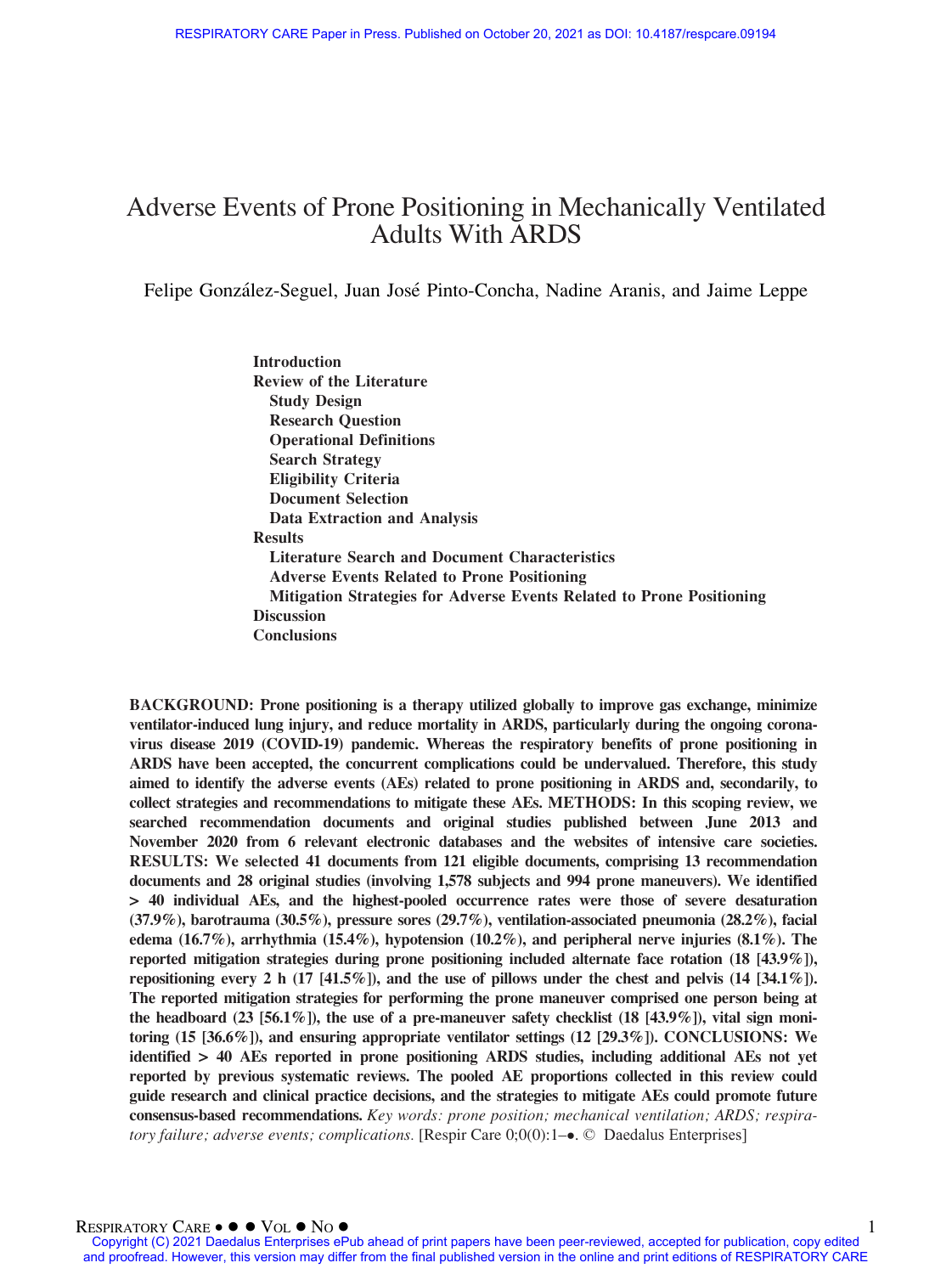#### Introduction

ARDS has a mortality rate of  $20\% - 48\%$ ,  $1\frac{1}{3}$  and survivors commonly experience long-term physical, cognitive, and mental impairments.<sup>4,5</sup> Prone positioning is among the wellknown strategies to counteract ARDS<sup>6-8</sup> and is an inexpensive intervention that requires no complex technology, making it feasible worldwide.<sup>9</sup> In particular, early  $(12-24$  h after ARDS diagnosis) and extended prone positioning  $(> 16$  h per d) demonstrated decreased mortality from 41 to 24% in the 2013 Proning Severe ARDS Patients (PROSEVA) trial<sup>10</sup> when compared with supine positioning. Subsequently, prone positioning has been incorporated as a strong recommendation in international practice guidelines of  $ARDS$ ,  $^{11-14}$ including the World Health Organization guidelines for the management of the coronavirus disease 2019 (COVID-19).<sup>15</sup>

Although prone positioning is an established therapy worldwide for improving gas exchange, minimizing ventilator-induced lung injury, and reducing mortality in ARDS,  $10,16$ the literature demonstrates several adverse events (AEs), such as unplanned extubation, removal of invasive devices, transient desaturation, airway obstruction, facial edema, and pressure sores.<sup>10,17-21</sup> Currently, prone positioning has been widely applied even in awake patients supported with noninvasive ventilation or oxygen therapy<sup>22</sup>; however, patients who are mechanically ventilated and sedated are more likely to experience complications related to position changes. Four systematic reviews with meta-analyses involving up to 11 randomized controlled trials published between 2001 and 2013 (including the PROSEVA trial) revealed that a

The authors have no conflicts to disclose.

Supplementary material related to this paper is available at [http://www.](http://www.rcjournal.com) [rcjournal.com](http://www.rcjournal.com).

DOI: 10.4187/respcare.09194

significant increase in new pressure sores, airway obstruction, and unplanned extubation occurred with prone positioning than with supine positioning. $23-26$ 

Since the publication of the PROSEVA trial, and particularly from the onset of the ongoing pandemic, global recommendations for prone positioning have been given greater emphasis, $11-14$  which could lead to an increase in the incidence and intensity of AEs. This is predominantly relevant for inexperienced clinicians in prone positioning processes, who may be compelled to undertake this therapy during the pandemic.27 To safely prone ventilated patients with ARDS in ICUs, minimizing human resource impacts, appropriate training, simulation, and health system planning must be undertaken.28 Numerous guidelines recommend safe tips to minimize risk<sup>29-31</sup>; however, to implement prone positioning, clinicians must also recognize and consider the potential AEs. Whereas the respiratory benefits of prone positioning in patients with ARDS are widely accepted, the concurrent complications could be undervalued. Although some reviews on prone positioning have compiled  $AEs$ ,<sup>21,30,32</sup> there have been no reviews that specifically included studies after the PROSEVA trial. Moreover, there are no reviews that fully collected AEs associated with prone positioning in mechanically ventilated adults with ARDS. Therefore, a scoping review is a recommended first step to systematically map the available literature from this landmark point.<sup>33,34</sup>

Accordingly, the primary objective of this study was to identify AEs related to prone positioning in mechanically ventilated adults with ARDS and, secondarily, to collect strategies and recommendations to mitigate the AEs during prone positioning implementation.

#### Review of the Literature

#### Study Design

This scoping review of the AEs of prone positioning was performed according to the Joanna Briggs Institute framework<sup>34,35</sup> and followed the PRISMA extension for Scoping Reviews checklist.<sup>36</sup> The protocol was registered on the International Platform of Registered Systematic Review and Meta-analysis Protocols database (registration number: INPLASY2020120020), which is available at [https://doi.org/10.37766/inplasy2020.12.0020.](https://doi.org/10.37766/inplasy2020.12.0020) Ethical approval was not required in this study.

#### Research Question

The research questions of this scoping review were formulated based on the authors' concern about the type and quantity of AEs associated with prone positioning,

Mr González-Seguel and Ms Aranis are affiliated with the Servicio de Medicina Física y Rehabilitación and Departamento de Paciente Crítico, Clínica Alemana Universidad del Desarrollo, Santiago, Chile. Mr González-Seguel, Mr Pinto-Concha, Ms Aranis, and Mr Leppe are affiliated with the Master Program in Physical Therapy and Rehabilitation, School of Physical Therapy, Facultad de Medicina, Clínica Alemana Universidad del Desarrollo, Santiago, Chile. Mr Pinto-Concha is affiliated with the Centro de Paciente Crítico Adulto, Clínica INDISA, Santiago, Chile.

This study was performed under the Master Program in Physical Therapy and Rehabilitation, School of Physical Therapy, Facultad de Medicina, Clínica Alemana Universidad del Desarrollo, Santiago, Chile.

Correspondence: Felipe González-Seguel PT MSc, Servicio de Medicina Física y Rehabilitación and Departamento de Paciente Crítico, Facultad de Medicina, Clínica Alemana Universidad del Desarrollo, Av. Plaza 680, Santiago, Chile. E-mail: [feligonzalezs@udd.cl.](mailto:feligonzalezs@udd.cl)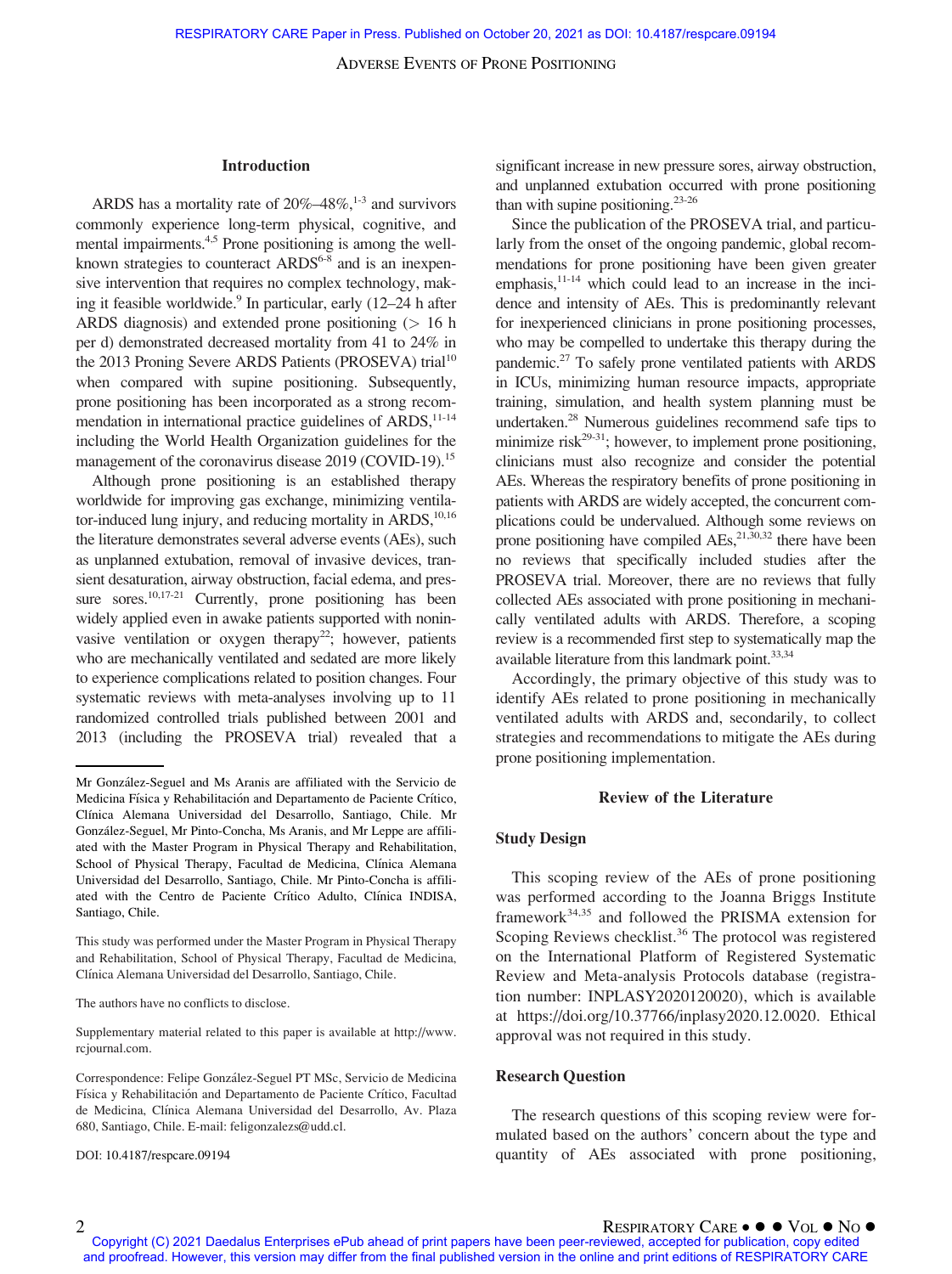especially after the publication of the PROSEVA trial, $^{10}$ and even more during the ongoing COVID-19 pandemic. We structured the research questions using the population. concept, and context method, $34$  searching for AEs related to prone positioning in mechanically ventilated adult subjects with ARDS and strategies or recommendations to mitigate AEs of prone positioning implementation.

#### Operational Definitions

AEs were defined according to the conceptual framework of the International Classification for Patient Safety<sup>37</sup> as incidents that can be a reportable circumstance, near miss, no-harm incident, or harmful incident involving an unintentional and/or unexpected event or occurrence that may result in injury or death. AEs can be classified as those associated with the prone positioning maneuver and those associated with the management of patients while in the prone position and can be detected during or immediately following the prone maneuver, including oxygen desaturation, loss of intravascular lines, unscheduled extubation, and hemodynamic instability, or as a long-term finding, including peripheral nerve injuries and pressure sores.<sup>30</sup> For the purposes of extraction, AEs were also considered as complications or adverse effects and were classified individually and by domain group according to type or the bodily system affected. Mitigation strategy was defined as any measure, effort, or recommendation to minimize or avoid AEs during the prone positioning maneuver or during the period when the subject was in the prone position.<sup>30</sup>

# Search Strategy

Biomedical database searches and hand searching were performed between October 26, 2020, and November 1, 2020, (JJP-C, FG-S) following stages recommended by the Joanna Briggs Institute (for more details of the search strategy, (see the supplementary materials at [http://www.](http://www.rcjournal.com) [rcjournal.com](http://www.rcjournal.com)). The main search was carried out in the following biomedical databases: PubMed, CINAHL, Scientific Electronic Library Online Citation Index (Clarivate, London, England), Cochrane Library (free access from the Chilean Ministry of Health), LILACS, and WorldWideScience. The details of the search strategy used for each database are presented in Supplementary Material Table S1 (see the supplementary materials at [http://www.rcjournal.com\)](http://www.rcjournal.com). The hand search was undertaken to acquire recommendation documents in the websites of scientific societies affiliated with the World Federation of Intensive and Critical Care.

#### Eligibility Criteria

Based on the population, concept, and context method, the following inclusion criteria were established: (1) population: mechanically ventilated subjects who required prone positioning due to ARDS; (2) concept: AE reporting; and (3) context: documents involving subjects in the ICU published from June 1, 2013, to November 1, 2020. The start of the study period was established from the publication date of the PROSEVA trial (included).<sup>10</sup>

We included original studies (randomized, controlled trials; nonrandomized trials; prospective and retrospective observational studies; case reports; and any letter, editorial, or correspondence with original data) and recommendation documents that provided advice to avoid or minimize AEs (including care protocols, guidelines, or any nonoriginal study providing clinical recommendations). The exclusion criteria were documents on awake prone positioning (ie, receiving noninvasive ventilation or high-flow nasal cannula), pediatric or neonatal population, animal or experimental models, unavailable full text, and documents written in languages other than English or Spanish. Documents that did not mention the presence or absence of AEs among subjects who underwent prone positioning were excluded from data extraction. Additionally, reviews were excluded from data extraction but were used to look for nonduplicate citations of pertinent documents.

# Document Selection

Two reviewers blinded from each other's judgment (JJP-C, NA) independently screened all documents related to prone positioning in mechanically ventilated adults with ARDS using the title, abstract, and full text according to the eligibility criteria previously described. Any disagreements were resolved by a third reviewer (FG-S). For more details of the document selection, (see the supplementary materials at <http://www.rcjournal.com>).

## Data Extraction and Analysis

The authors (JJP-C, NA, FG-S) collectively developed a standardized data charting form that included relevant variables according to the research questions. The data charting form was iteratively updated as needed, and each author independently abstracted the information from the recommendation documents (JJP-C, NA) and original studies (JJP-C, FG-S), including all supplementary materials (for more details of the data extraction, see the supplementary materials at<http://www.rcjournal.com>).

We generated summary tables reporting counts and percentages for document characteristics, AE proportions, and a compilation of available mitigation strategies and recommendations to minimize or avoid AEs. To calculate the pooled proportion of AEs according to the subjects in the prone position, we used the proportion of subjects who experienced AE and divided this value by the total number of subjects who received prone positioning (according to the data from the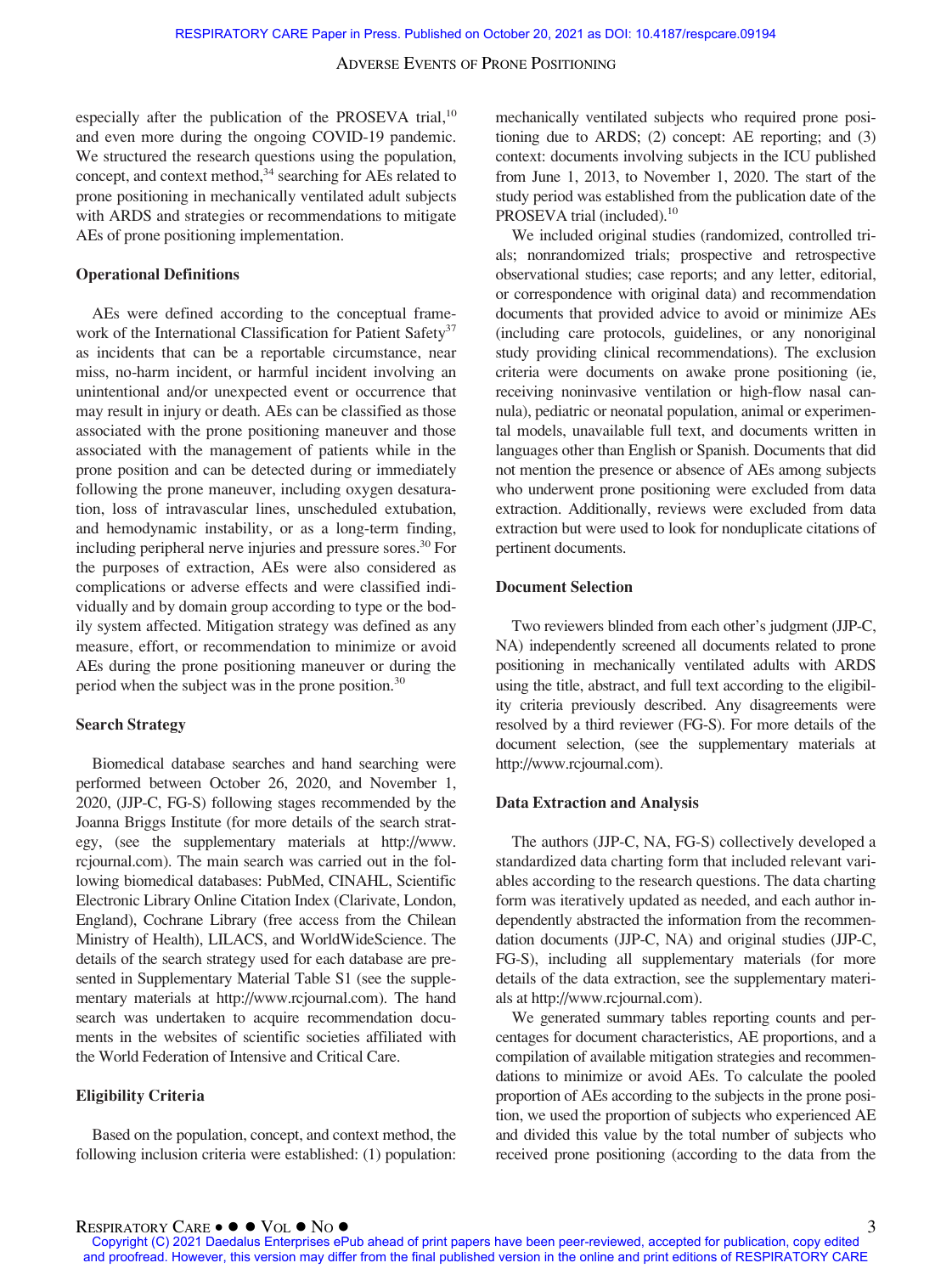



original studies). To calculate the pooled proportion of AEs according to the number of prone positioning maneuvers, we used the proportion of the number of AE occurrences during the prone maneuver and divided this value by the total number of positioning change maneuvers performed (according to the data from the original studies). When possible, we presented descriptive data as overall or pooled medians (interquartile range [IQR] or minimum-maximum [min-max]).

#### Results

# Literature Search and Document Characteristics

This scoping review was conducted between August 2020 and March 2021. The literature search identified 732 citations from scientific databases and 19 from the manual searches. After removing duplicates and screening by title and abstract, 134 full texts were reviewed, yielding 121 eligible documents reporting prone positioning in mechanically ventilated subjects with ARDS. Of these documents, 22 (18.2%) were only used to look for relevant citations, and 58 (47.9%) were not selected due to the lack of AE reporting. Finally, 41 documents were selected for this review, including 28 original studies and 13 recommendation documents (Fig. 1). Of these, 39 (95.1%) were written in English and 2 (4.9%) in Spanish. An overview of the document characteristics is presented in Table 1. Remarkably, 19 (46.3%) were published in 2020, and 15 (36.6%) were focused on COVID-19-related ARDS. A summary of the main characteristics of each individual document included in this study is presented in Supplementary Material Table S2 (see the supplementary materials at [http://www.rcjournal.com\)](http://www.rcjournal.com).

#### Adverse Events Related to Prone Positioning

Nine domain groups of AEs were identified in the original studies (number of studies [percentage]): pressure sores or skin injuries (13 [46.4%]), invasive devices (11 [39.3%]), respiratory system (9 [32.1%]), cardiovascular system (7 [25.0%]), musculoskeletal system (6 [21.4%]), visual system  $(5 [17.9\%])$ , gastrointestinal system  $(4 [14.3\%])$ , nervous system  $(2 \tceil 7.1\%]$ , and others  $(4 \tceil 14.3\%]$ ). We identified AEs related to the prone position in 25 studies comprising a total of 1,578 subjects who received prone positioning (Table 2), with a pooled median (IQR) age of 57 y (48–60). With the data from 17 studies, the pooled median (IQR) total duration of the prone position was 2 d (0.9–5.0). We also identified AEs related to the prone positioning maneuver in 6 studies comprising 994 prone positioning maneuvers (Table 3). The highest-pooled proportions of AE occurrence were severe desaturation (37.9%), barotrauma (30.5%), pressure sores (29.7%), ventilation-associated pneumonia (28.2%), facial edema (16.7%), and arrhythmia or bradycardia (15.4%). Only 3 studies compared AE occurrence between the supine and prone groups (Supplementary Material Table S3, see the supplementary materials at [http://www.rcjournal.com\)](http://www.rcjournal.com). Among the original studies, 15 (53.6%) reported a total of 14 AE detection methods (Supplementary Material Table S4, see the supplementary materials at [http://www.rcjournal.com\)](http://www.rcjournal.com). In addition, we identified only 4 AEs in the case reports: meralgia paresthetica,38,39 intraocular pressure increase,40 optic neuropathy,<sup>41</sup> and lower cranial nerve paralysis.<sup>42</sup>

# Mitigation Strategies for Adverse Events Related to Prone Positioning

Combining data from the original studies and recommendation documents, Table 4 presents literature-based matching between AEs related to prone positioning and the identified mitigation strategies. The most frequently reported mitigation strategies for managing subjects in the prone position were as follows: alternate face rotation (18 [43.9%]), repositioning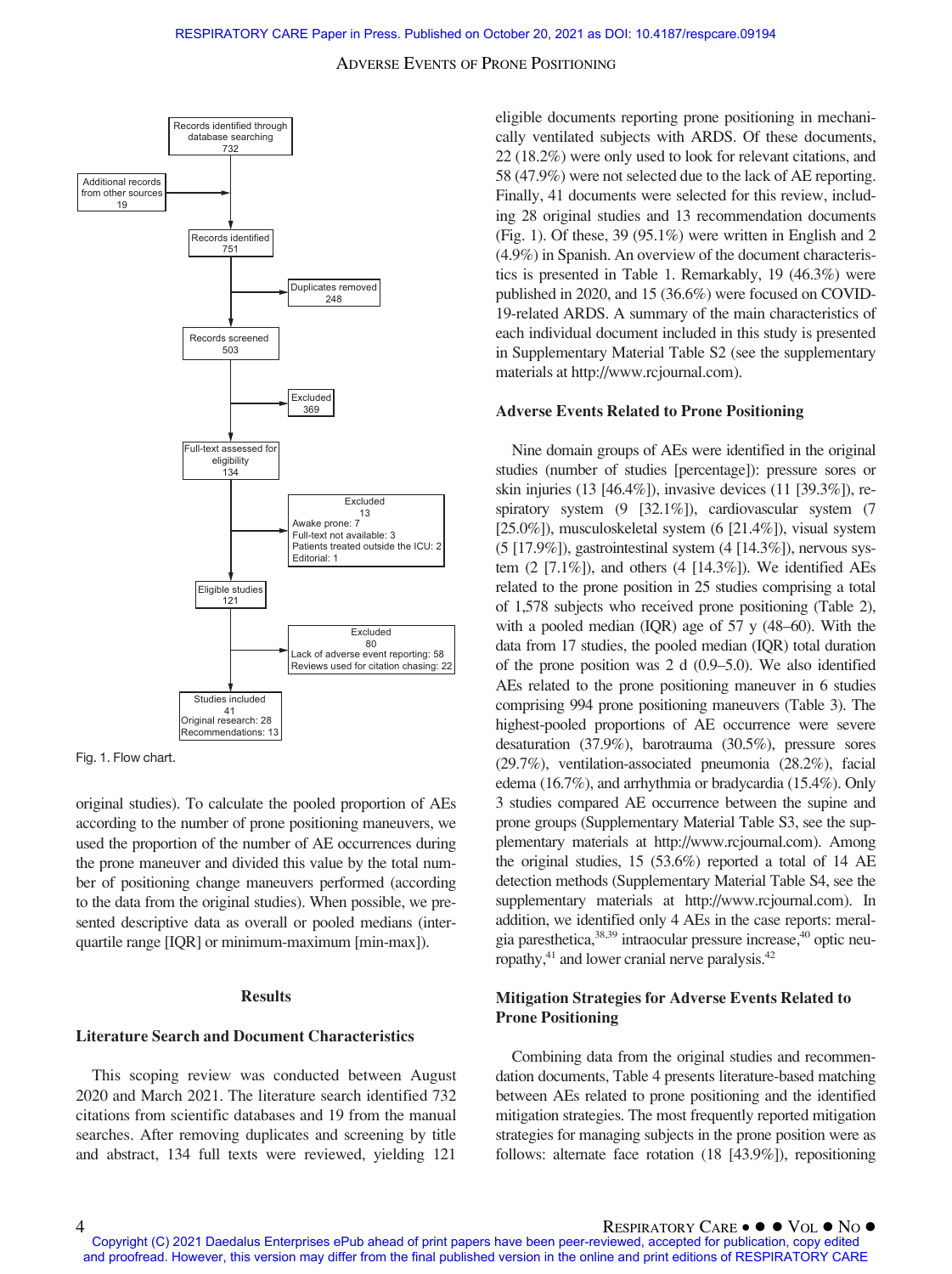| Table 1. Overview of Included Documents Reporting Adverse Events Related to Prone Positioning in Subjects With ARDS |  |  |
|---------------------------------------------------------------------------------------------------------------------|--|--|
|                                                                                                                     |  |  |

| Characteristics                                        | Original Studies        | Recommendations         | Overall             |
|--------------------------------------------------------|-------------------------|-------------------------|---------------------|
|                                                        | $no. = 28$ , no. $(\%)$ | $no. = 13$ , no. $(\%)$ | $no. = 41, no.$ (%) |
| Year of publication                                    |                         |                         |                     |
| $2017 - 2020$ <sup>*</sup>                             | 19(67.9)                | 11(84.6)                | 30(73.2)            |
| 2013-2016                                              | 9(32.1)                 | 2(15.4)                 | 11(26.8)            |
| Region                                                 |                         |                         |                     |
| Europe <sup>†</sup>                                    | 16(57.1)                | 7(53.8)                 | 23(56.1)            |
| <b>United States</b>                                   | 9(32.1)                 | 2(15.4)                 | 11(26.8)            |
| $\text{Asia}^*$                                        | 3(10.7)                 | 2(15.4)                 | 5(12.2)             |
| <b>Brazil</b>                                          | $\overline{0}$          | 2(15.4)                 | 2(4.9)              |
| Design                                                 |                         |                         |                     |
| Retrospective observational study <sup>§</sup>         | 15(53.6)                | N/A                     | 15(36.6)            |
| Case report                                            | 8(28.6)                 | N/A                     | 8(19.5)             |
| Prospective observational study                        | 4(14.3)                 | N/A                     | 4(9.8)              |
| Randomized controlled trial                            | 1(3.6)                  | N/A                     | 1(2.4)              |
| Clinical practice guideline                            | N/A                     | 5(38.5)                 | 5(12.2)             |
| National guideline                                     | N/A                     | 3(23.1)                 | 3(7.3)              |
| Clinical commentary                                    | N/A                     | 2(15.4)                 | 2(4.9)              |
| Care protocol                                          | N/A                     | 2(15.4)                 | 2(4.9)              |
| Checklist                                              | N/A                     | 1(7.7)                  | 1(2.4)              |
| Target population                                      |                         |                         |                     |
| Non-COVID-19-related ARDS                              | 17(60.7)                | 9(69.2)                 | 26(63.4)            |
| COVID-19-related ARDS                                  | 11(39.3)                | 4(30.8)                 | 15(36.6)            |
| Extracorporeal membrane oxygenation <sup>1</sup>       | 2(7.1)                  | $\overline{0}$          | 2(4.9)              |
| Morbid obesity with ARDS <sup>1</sup>                  | 1(3.6)                  | $\theta$                | 1(2.4)              |
| Exacerbation of interstitial lung disease <sup>1</sup> | 1(3.6)                  | $\overline{0}$          | 1(2.4)              |
| Journal or source scope                                |                         |                         |                     |
| Critical care and intensive care medicine              | 16(57.1)                | 7(53.8)                 | 23(56.1)            |
| Medicine miscellaneous                                 | 2(7.1)                  | 3(23.1)                 | 5(12.2)             |
| Pulmonary and respiratory medicine                     | 3(10.7)                 | $\overline{0}$          | 3(7.3)              |
| Surgery                                                | 2(7.1)                  | $\theta$                | 2(4.9)              |
| Anesthesiology                                         | 1(3.6)                  | 1(7.7)                  | 2(4.9)              |
| Physical therapy and rehabilitation                    | 1(3.6)                  | 1(7.7)                  | 2(4.9)              |
| Nursing                                                | 1(3.6)                  | 1(7.7)                  | 2(4.9)              |
| Nutrition and dietetics                                | 1(3.6)                  | $\mathbf{0}$            | 1(2.4)              |
| Dermatology                                            | 1(3.6)                  | $\mathbf{0}$            | 1(2.4)              |

 $N/A$  = not applicable.

\* Includes one study published online in 2020, yet currently publication date is 2021.64

<sup>†</sup>Documents from European countries included France (no. = 7), United Kingdom (no. = 7), Spain (no. = 4), Germany (no. = 2), Italy (no. = 2), and Denmark (no. = 1).<br><sup>‡</sup>Documents from Asian countries included India (no. =

<sup>#</sup>Includes a research letter with 2 case reports.<sup>38</sup>

Also included in the category: non-SARS-CoV-2-related ARDS.

 $COVID-19 =$  coronavirus disease 2019

every 2 h (17 [41.5%]), the use of pillows under the chest and pelvis (14 [34.1%]), one upper limb abducted next to the head (11 [26.8%]), the use of a facial or head padding (11 [26.8%]), the use of protective measures for eyes (11) [26.8%]), placing the subject in a swimming position (10 [24.4%]), placing the subject in the reverse Trendelenburg position (10 [24.4%]), and free abdomen to minimize abdominal pressure (10 [24.4%]) (Table 5). Unexpectedly, no original study or recommendation document reported early mobilization (ie, neuromuscular electrical stimulation or passive mobilization) as a mitigation strategy for prone positioning of mechanically ventilated subjects. The manual prone positioning maneuver was the most common maneuver, reported in 14 (34.1%) documents. The most frequently reported mitigation strategies for performing the prone maneuver were one person being at the head of the subject (23 [56.1%]), the use of a pre-maneuver safety checklist (18  $[43.9\%]$ , vital sign monitoring  $(15 \, [36.6\%])$ , ensuring appropriate ventilator settings (12 [29.3%]), rotation opposite to the catheter side (10 [24.4%]), pre-oxygenation with  $100\%$  O<sub>2</sub> (10 [24.4%]), and interruption of enteral nutrition (10 [24.4%]) (Table 6). The overall median (min-max) number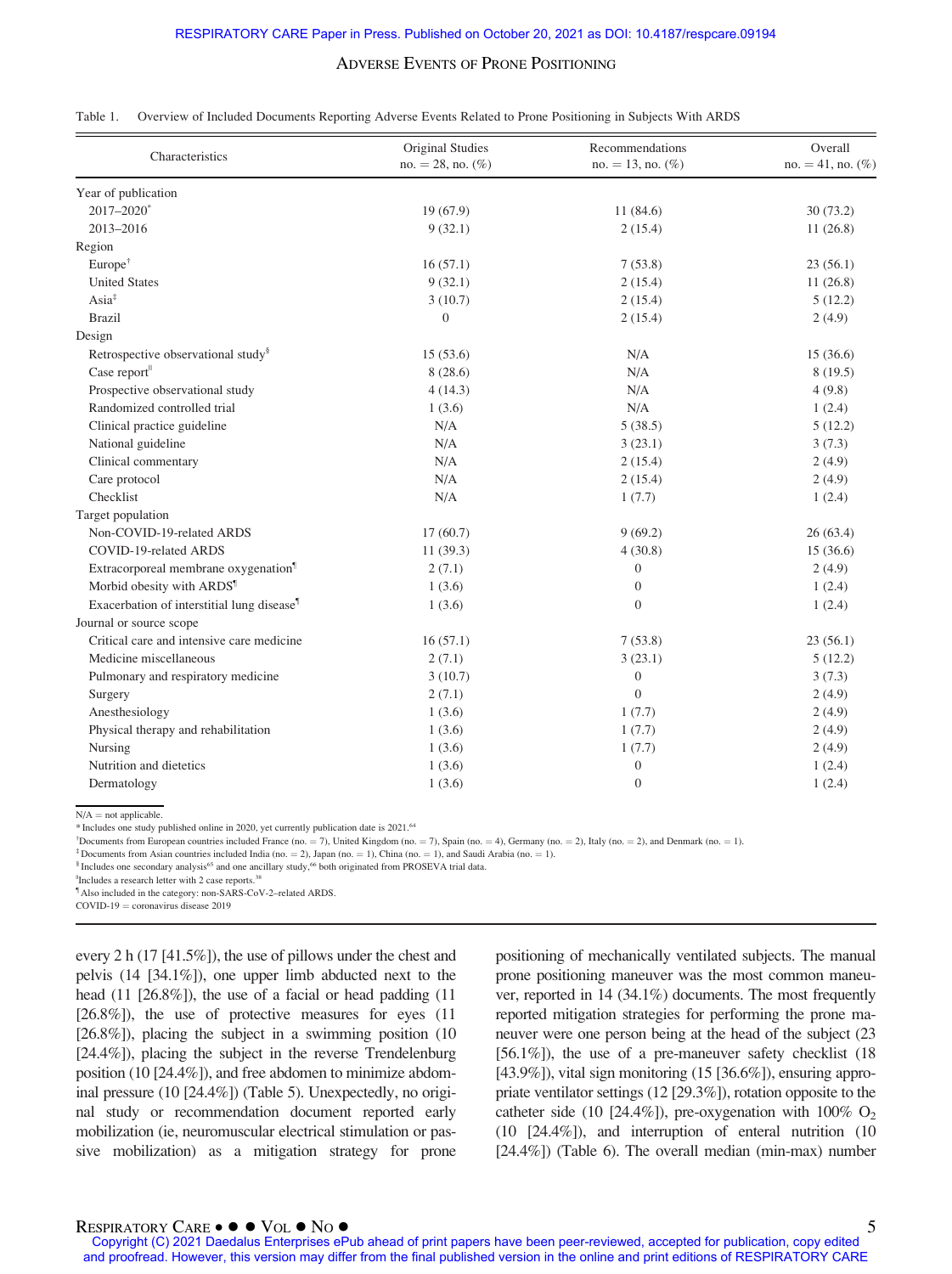| Table 2. | Adverse Events Related to Prone Positioning in Subjects With ARDS |  |  |  |
|----------|-------------------------------------------------------------------|--|--|--|
|          |                                                                   |  |  |  |

| <b>Adverse Event</b>                          | Studies Contributing Data, no. | Subjects With<br>Adverse Event, $n$ | 95% CI           |
|-----------------------------------------------|--------------------------------|-------------------------------------|------------------|
| Pressure sores (by body site) $\frac{1}{2}$   |                                |                                     |                  |
| Pressure sores in general                     | 7                              | 195/656 (29.7)                      | $26.2 - 33.2$    |
| Face (ie, chin, cheekbone)                    | $\tau$                         | 113/595 (19.0)                      | $15.8 - 22.1$    |
| Chest                                         | 4                              | 40/443 (9.0)                        | $6.4 - 11.7$     |
| Lower limb (ie, foot, heel, knee, trochanter) | $\overline{4}$                 | 29/449 (6.5)                        | $4.2 - 8.7$      |
| Ears                                          | $\mathfrak{2}$                 | 9/120(7.5)                          | $2.8 - 12.2$     |
| Back of head                                  | $\mathbf{1}$                   | 6/191(3.1)                          | $0.7 - 5.6$      |
| Back                                          | $\mathbf{1}$                   | 2/189(1.1)                          | $0 - 2.5$        |
| Sacrum                                        | $\mathbf{1}$                   | 40/196 (20.4)                       | $14.8 - 26.1$    |
| Pressure sores (by severity grade)            |                                |                                     |                  |
| Grade I                                       | $\mathfrak{2}$                 | 17/205(8.3)                         | $4.5 - 12.1$     |
| Grade II                                      | $\mathfrak{2}$                 | 20/205(9.8)                         | $5.7 - 13.8$     |
| Grade III                                     | $\mathfrak{2}$                 | 0/205(0)                            | $\boldsymbol{0}$ |
| Grade IV                                      | $\mathfrak{2}$                 | 3/205(1.5)                          | $0 - 3.1$        |
| Invasive devices                              |                                |                                     |                  |
| Removal of venous or arterial lines           | 7                              | 4/452(0.9)                          | $0 - 1.7$        |
| Unscheduled extubation                        | 5                              | 32/413 (7.7)                        | $5.2 - 10.3$     |
| Displacement of endotracheal tube             | $\overline{4}$                 | 9/466(1.9)                          | $0.7 - 3.2$      |
| Airway obstruction                            | $\overline{2}$                 | 11/272(4.0)                         | $1.7 - 6.4$      |
| Respiratory system                            |                                |                                     |                  |
| Severe desaturation ( $S_{pO_2} < 85\%$ )     | 3                              | 162/428 (37.9)                      | 33.3-42.4        |
| Ventilation-associated pneumonia              | $\mathfrak{2}$                 | 96/340 (28.2)                       | $23.5 - 33.0$    |
| Pneumothorax                                  | $\mathfrak{2}$                 | 3/104(2.9)                          | $0 - 6.1$        |
| Barotrauma                                    | $\mathbf{1}$                   | 11/36(30.6)                         | 15.5-45.6        |
| Cardiovascular system                         |                                |                                     |                  |
| Cardiac arrest                                | 5                              | 19/559 (3.4)                        | $1.9 - 4.9$      |
| Hypotension                                   | 3                              | 40/393 (10.2)                       | $7.2 - 13.2$     |
| Arrhythmia or bradycardia                     | $\mathfrak{2}$                 | 42/273 (15.4)                       | $11.1 - 19.7$    |
| Musculoskeletal system                        |                                |                                     |                  |
| Peripheral nerve injuries in general          | 4                              | 15/185(8.1)                         | $4.2 - 12.0$     |
| Brachial plexus injury                        | 3                              | 4/174(2.3)                          | $0.1 - 4.5$      |
| Ulnar nerve injury                            | $\mathbf{1}$                   | 6/83(7.2)                           | $1.7 - 12.8$     |
| Radial nerve injury                           | $\mathbf{1}$                   | 3/83(3.6)                           | $0 - 7.6$        |
| Sciatic nerve injury                          | $\mathbf{1}$                   | 3/83(3.6)                           | $0 - 7.6$        |
| Median nerve injury                           | $\mathbf{1}$                   | $2/83$ $(2.4)$                      | $0 - 5.7$        |
| Back pain                                     | $\mathbf{1}$                   | 1/11(9.1)                           | $0 - 26.1$       |
| Visual system                                 |                                |                                     |                  |
| Eye hemorrhage or edema                       | 3                              | 8/226(3.5)                          | $1.1 - 5.9$      |
| Gastrointestinal system                       |                                |                                     |                  |
| Vomit                                         | $\mathbf{1}$                   | 1/66(1.5)                           | $0 - 4.5$        |
| Hemoptysis                                    | $\mathbf{1}$                   | 6/237(2.5)                          | $0.5 - 4.5$      |
| Nervous system                                |                                |                                     |                  |
| Transient increase in intracranial pressure   | 2                              | 2/102(2.0)                          | $0 - 4.7$        |
| Others $\delta$                               |                                |                                     |                  |
| Facial, periorbital, or tongue edema          | 3                              | 17/102(16.7)                        | $9.4 - 23.9$     |
| Bleeding                                      | $\mathbf{1}$                   | $1/66$ (1.5)                        | $0 - 4.5$        |

\* Counting studies that collected data on adverse events, regardless of whether an event occurred.

<sup>†</sup> Proportion of subjects who experienced the adverse event due to prone positioning divided by the total number of subjects who received prone positioning, from original studies contributing data. ‡ Two other body sites (head and penis) were reported in one study.67 In this study, it only includes subjects presenting skin injuries; therefore, data of this adverse event were not used for this table.

§ Meralgia paresthetica, intraocular pressure increase, optic neuropathy, and lower cranial nerves paralysis are not presented in this table as they were only informed in case reports.

of staff members involved in the prone positioning maneuver was 5 (3–8) in the original studies and 5 (3–7) in the recommendations, mainly including physicians, nurses, and respiratory therapists. Additionally, the training of staff members involved in the management of subjects placed in the prone position was reported in only 11 (39.3%) original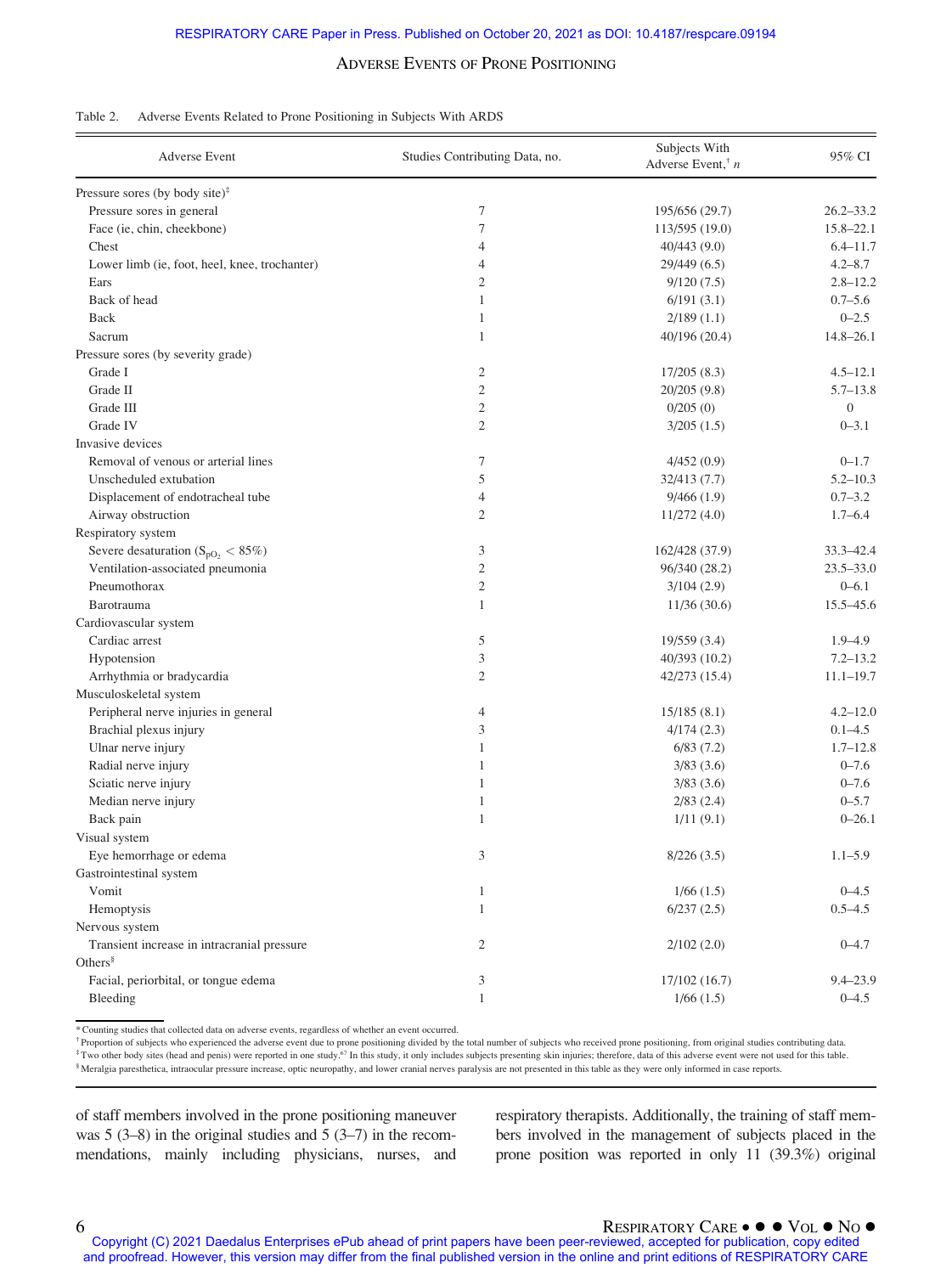| <b>Adverse Event</b>                    | Studies Contributing Data, no. | Maneuvers With Adverse Events <sup>†</sup> , no. $(\% )$ | 95% CI       |
|-----------------------------------------|--------------------------------|----------------------------------------------------------|--------------|
| Invasive devices                        |                                |                                                          |              |
| Disconnection of ventilator lines       | 3                              | 5/920(0.5)                                               | $0.1 - 1.0$  |
| Removal of venous or arterial lines     |                                | 1/250(0.4)                                               | $0 - 1.2$    |
| Removing of nasogastric tube            |                                | 2/441(0.5)                                               | $0 - 1.1$    |
| Unscheduled extubation                  | 2                              | 0/441(0)                                                 | $\Omega$     |
| Airway obstruction                      |                                | 2/74(2.7)                                                | $0 - 6.4$    |
| Respiratory system                      |                                |                                                          |              |
| Severe desaturation ( $S_{pQ_2}$ < 85%) | 2                              | 15/441(3.4)                                              | $1.7 - 5.1$  |
| Cardiovascular system                   |                                |                                                          |              |
| Hypotension                             |                                | 7/74(9.5)                                                | $2.8 - 16.1$ |
| Arrhythmia or bradycardia               |                                | 3/74(4.1)                                                | $0 - 8.5$    |
| Cardiac arrest                          |                                | 1/74(1.4)                                                | $0 - 4.0$    |
| Gastrointestinal system                 |                                |                                                          |              |
| Vomit                                   |                                | 5/526(1.0)                                               | $0.1 - 1.8$  |
| Other                                   |                                |                                                          |              |
| $B$ leeding <sup>#</sup>                |                                | 10/74(13.5)                                              | $5.7 - 21.3$ |

| Table 3. Adverse Events Related to the Positioning Change Maneuver in Subjects With ARDS |  |  |  |
|------------------------------------------------------------------------------------------|--|--|--|
|                                                                                          |  |  |  |

\* Counting studies that collected data on adverse events, regardless of whether an event occurred.

<sup>†</sup> Proportion of the number of occurrences of adverse events during the positioning change maneuver to prone or supine divided by the total positioning change maneuvers performed, from studies contributing data.

‡Reported in only one study of subjects with extracorporeal membrane oxygenation.

studies and was suggested by 8 (61.5%) recommendation documents.

#### **Discussion**

We identified  $> 40$  individual AEs within 9 domains from the original studies, despite almost half of the eligible studies not reporting any AEs. To our knowledge, this is the first scoping review to specifically and comprehensively collect AEs related to prone positioning in mechanically ventilated subjects with ARDS. We identified studies reporting AEs according to the number of subjects placed in the prone position (no.  $= 25$ ) and the number of prone maneuvers (no.  $= 6$ ). Moreover, from the original studies and recommendation data, we identified  $> 30$  strategies to mitigate AEs during the prone position and almost 20 strategies to perform the prone positioning maneuver.

Our findings can be contrasted with previous systematic reviews that, as a secondary aim, have also reported the occurrence of AEs in subjects placed in the prone position.<sup>23-26</sup> Considering the AEs reported by systematic reviews, the reported data up to the publication of the PROSEVA trial, and our scoping review, the pooled proportions were similar in terms of pressure sores, ventilator-associated pneumonia, cardiac arrest, pneumothorax, arrhythmia, airway obstruction, unplanned extubation, removal of venous or arterial lines, and endotracheal tube displacement (Supplementary Material Table S5,see the supplementary materials at [http://www.](http://www.rcjournal.com) [rcjournal.com](http://www.rcjournal.com)). Remarkably, we identified similar overall

values, showing a lower proportion of AEs in our scoping review, except for ventilator-associated pneumonia and arrhythmia, which were slightly higher.

Owing to the wide coverage of scoping reviews, we identified additional AEs from nonrandomized controlled trials and compared the data with preceding randomized controlled trials.23-26 From single studies, we identified back pain,<sup>43</sup> barotrauma,<sup>44</sup> vomit,<sup>45</sup> hemoptysis,<sup>10</sup> and bleeding<sup>45</sup> as AEs. Additionally, we found relevant AEs reported in at least 2 original studies that were not informed by previous reviews.23,24 For instance, pressure sores were reported by severity grade in 2 studies,  $17,46$  highlighting grades I and II (with redness and blisters) as the most prevalent (8.3% and 9.8%, respectively) and showing fewer grades in subjects who received suitable nutritional intake.<sup>46</sup> Severe desaturation was reported in 3.4% of all prone positioning maneuvers47,48 and in 37.9% of subjects while in the prone position.10,49,50 In the PROSEVA trial, 65.4% of subjects presented with severe desaturation (pulse oximetry saturation  $\langle 85\% \rangle$  during prone positioning compared to 71.6% in the supine group.<sup>10</sup> We believe that the proportion of AEs that occurred during the maneuver should be calculated separately from those that occurred while the subjects were in the prone position. Remarkably, acquired peripheral nerve injury associated with the use of prone positioning has been rarely reported and is likely undervalued. However, in 2 recent reports,  $51,52$  it was surprising that 13.1%–14.5% of subjects with COVID-19 had peripheral nerve injury after prone positioning, including injuries to the brachial plexus, ulnar, radial, sciatic, and median nerves. In our review, only 4 studies reported a pooled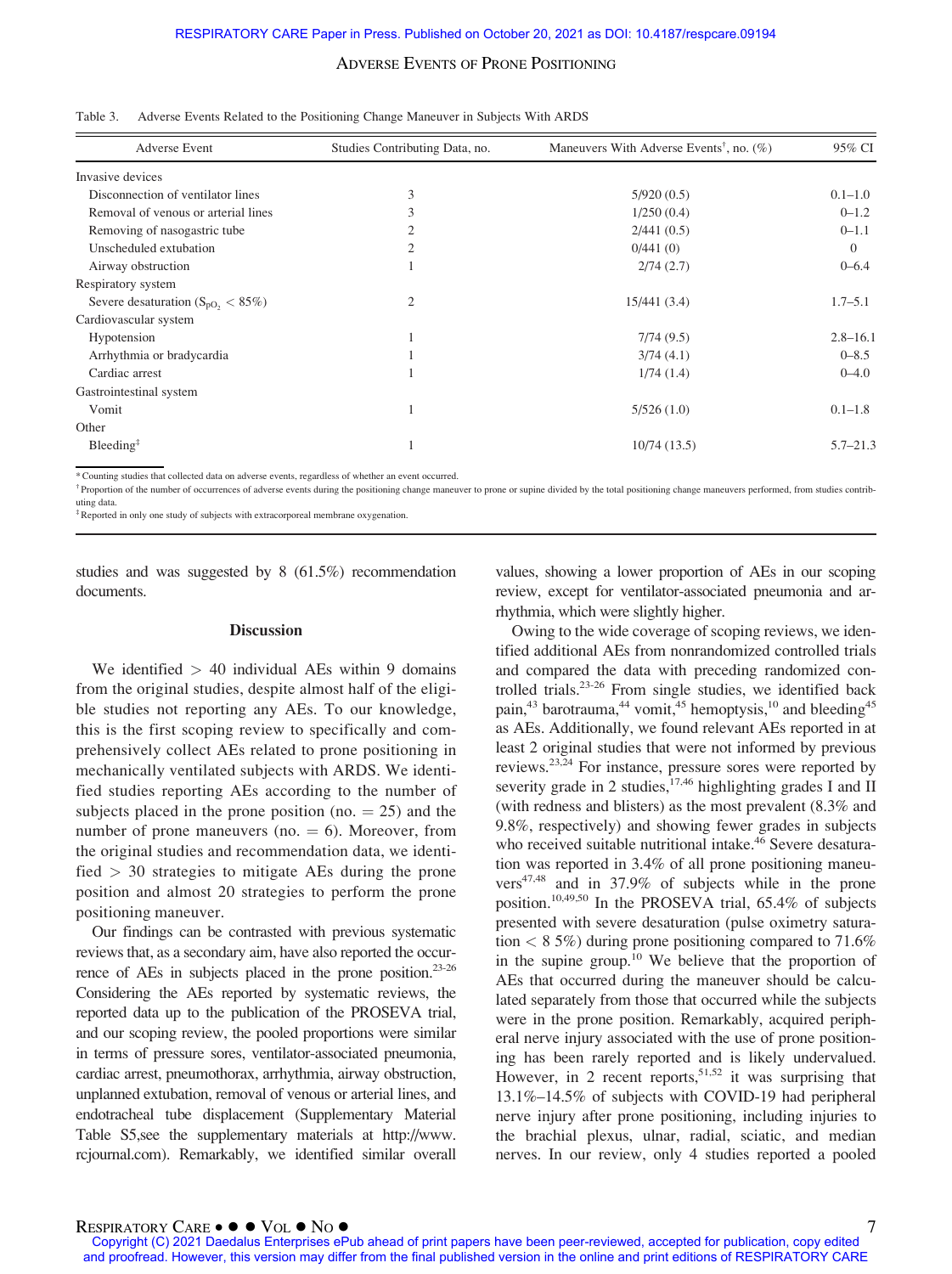| Hemodynamic<br>$\operatorname{Instability}^8$<br>Severe            |                                  |                   |                                          | ↘                                  |                                          |                                       |                                       |                |                                           |     |                                        |        |                                           |      |                                         |          |                           |                                 |                                    |                                         |                                      |                                |                                          |      |                         |                         |                        |                              |              |                          |              |                                      |             |                                   | (Continued)     |
|--------------------------------------------------------------------|----------------------------------|-------------------|------------------------------------------|------------------------------------|------------------------------------------|---------------------------------------|---------------------------------------|----------------|-------------------------------------------|-----|----------------------------------------|--------|-------------------------------------------|------|-----------------------------------------|----------|---------------------------|---------------------------------|------------------------------------|-----------------------------------------|--------------------------------------|--------------------------------|------------------------------------------|------|-------------------------|-------------------------|------------------------|------------------------------|--------------|--------------------------|--------------|--------------------------------------|-------------|-----------------------------------|-----------------|
| Airway Barotrauma Severe<br>Obstruction Barotrauma Desaturation    |                                  |                   |                                          |                                    |                                          |                                       |                                       |                |                                           |     |                                        |        |                                           |      |                                         |          |                           |                                 |                                    |                                         |                                      |                                |                                          |      |                         |                         |                        |                              |              |                          |              |                                      |             |                                   |                 |
|                                                                    |                                  |                   |                                          |                                    |                                          |                                       |                                       |                |                                           |     |                                        |        |                                           |      |                                         |          |                           |                                 |                                    |                                         |                                      |                                |                                          |      |                         |                         |                        |                              |              |                          |              |                                      |             |                                   |                 |
| Invasive Devices<br>Displacements <sup>#</sup>                     |                                  |                   |                                          |                                    |                                          |                                       |                                       |                | ↘                                         |     |                                        |        |                                           |      |                                         |          |                           |                                 |                                    |                                         |                                      |                                |                                          |      |                         |                         |                        |                              |              |                          |              |                                      |             |                                   |                 |
| Transient<br>Increase<br>in ICP                                    |                                  |                   |                                          | ↘                                  |                                          |                                       |                                       |                |                                           |     |                                        |        |                                           |      |                                         |          |                           |                                 |                                    |                                         |                                      |                                |                                          |      |                         |                         |                        |                              |              |                          |              |                                      |             |                                   |                 |
| Hemoptysis<br>Vomit or                                             |                                  |                   |                                          | ↘                                  |                                          |                                       |                                       |                |                                           |     |                                        |        |                                           |      |                                         |          |                           |                                 |                                    |                                         |                                      |                                |                                          |      |                         |                         |                        |                              |              |                          |              |                                      |             |                                   |                 |
| Lower<br>Bacial Eye Cranial<br>Edema Injuries' Nerves<br>Paralysis |                                  |                   |                                          | ↘                                  |                                          |                                       |                                       |                |                                           |     |                                        |        |                                           |      |                                         |          |                           |                                 |                                    |                                         |                                      |                                |                                          |      | ↘                       | ↘                       |                        |                              |              |                          |              |                                      |             |                                   |                 |
|                                                                    |                                  |                   |                                          | ↘                                  |                                          |                                       |                                       |                | ↘                                         |     |                                        |        |                                           |      |                                         |          |                           |                                 |                                    |                                         |                                      |                                |                                          |      | ゝ                       | ↘                       |                        | ↘                            |              |                          |              |                                      |             |                                   |                 |
|                                                                    |                                  |                   | ゝ                                        | ↘                                  |                                          |                                       |                                       |                |                                           |     |                                        |        |                                           |      |                                         |          |                           |                                 |                                    |                                         |                                      |                                |                                          |      | ゝ                       | ↘                       | ゝ                      |                              |              |                          |              |                                      |             | ゝ                                 |                 |
| VAP<br>Peripheral<br>Injuries*<br>Nerve                            |                                  | $\checkmark$      | $\checkmark$                             | ↘                                  | ↘                                        | ↘                                     | ゝ                                     |                |                                           |     | ゝ                                      |        | ゝ                                         |      |                                         |          | $\checkmark$              | $\checkmark$                    | $\checkmark$                       | $\checkmark$                            | ↘                                    |                                | ↘                                        |      | ↘                       | $\checkmark$            |                        |                              |              |                          | $\checkmark$ | ↘                                    |             |                                   |                 |
| Pressure<br>Sores                                                  |                                  |                   |                                          | ↘                                  |                                          |                                       |                                       |                | ↘                                         |     |                                        |        |                                           |      |                                         |          |                           |                                 |                                    |                                         |                                      |                                |                                          |      | ↘                       | $\checkmark$            | ↘                      |                              |              | ↘                        |              | ↘                                    |             | ↘                                 |                 |
|                                                                    | Strategies during prone position | Swimming position | Incomplete prone positioning (135°-180°) | Reverse Trendelenburg <sup>1</sup> | One upper limb abducted next to the head | Upper limbs placed alongside the body | Slide scapula up the back with slight | shoulder shrug | Head placement over the upper edge of the | bed | One lower limb with hip and knee semi- | flexed | Upper limbs placed up straight beside the | head | Keep all joints in a neutral anatomical | position | Avoid neck hyperextension | Avoid extension of the shoulder | Avoid arm abduction $> 70^{\circ}$ | Avoid depression of the shoulder girdle | Avoid nonphysiologic limbs movements | Pillows under chest and pelvis | Pillow under shinbone minimizing equinus | foot | Alternate face rotation | Repositioning every 2 h | Facial or head padding | Protective measures for eyes | Free abdomen | Bony prominences padding | Hand rolls   | Hourly joint movement and skin marks | observation | Suitable mattress and bed-related | characteristics |

Table 4. Literature-Based Matching Between Adverse Events Related to Prone Positioning and Identified Mitigation Strategies Table 4. Literature-Based Matching Between Adverse Events Related to Prone Positioning and Identified Mitigation Strategies

ADVERSE EVENTS OF PRONE POSITIONING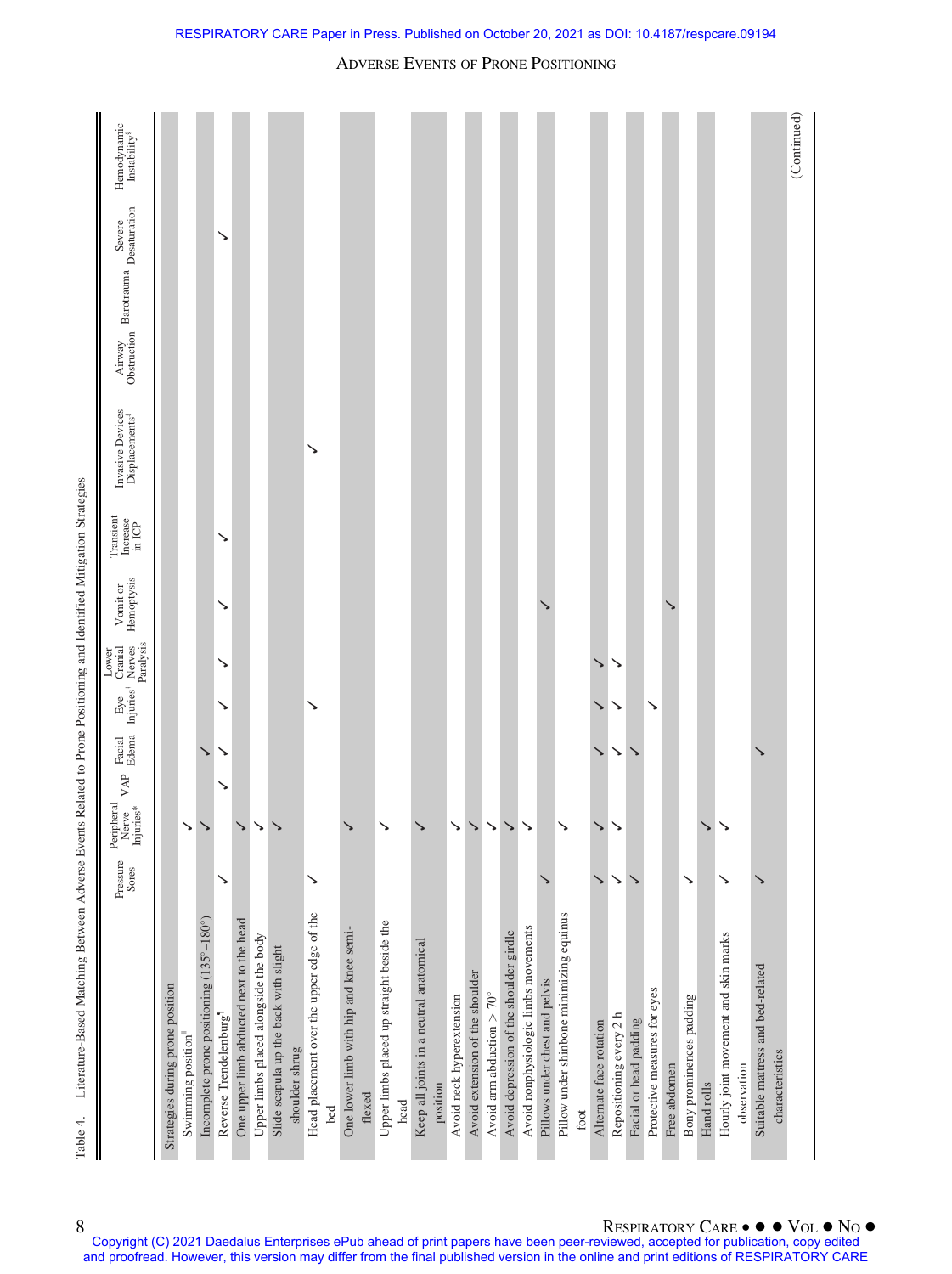|                                                                                                                                                                                                                                                                                                                                                                                                                                                                                                                                                                                                                                                                                                                                                                                                                                                                                                                                                                                                                                                                                                                                                                                                            | Pressure<br>Sores | Peripheral<br>Injuries*<br>Nerve | VAP | Facial<br>Edema | Paralysis<br>Injuries <sup>†</sup> Nerves<br>Cranial<br>Lower<br>Eye | Hemoptysis<br>Vomit or                                                                         | Transient<br>Increase<br>in ICP | Invasive Devices<br>Displacements <sup>#</sup> | Obstruction<br>Airway | Barotrauma<br>Desaturation | Severe | Hemodynamic<br>In stability <sup>8</sup> |
|------------------------------------------------------------------------------------------------------------------------------------------------------------------------------------------------------------------------------------------------------------------------------------------------------------------------------------------------------------------------------------------------------------------------------------------------------------------------------------------------------------------------------------------------------------------------------------------------------------------------------------------------------------------------------------------------------------------------------------------------------------------------------------------------------------------------------------------------------------------------------------------------------------------------------------------------------------------------------------------------------------------------------------------------------------------------------------------------------------------------------------------------------------------------------------------------------------|-------------------|----------------------------------|-----|-----------------|----------------------------------------------------------------------|------------------------------------------------------------------------------------------------|---------------------------------|------------------------------------------------|-----------------------|----------------------------|--------|------------------------------------------|
| Strategies to perform the prone positioning                                                                                                                                                                                                                                                                                                                                                                                                                                                                                                                                                                                                                                                                                                                                                                                                                                                                                                                                                                                                                                                                                                                                                                |                   |                                  |     |                 |                                                                      |                                                                                                |                                 |                                                |                       |                            |        |                                          |
| maneuver                                                                                                                                                                                                                                                                                                                                                                                                                                                                                                                                                                                                                                                                                                                                                                                                                                                                                                                                                                                                                                                                                                                                                                                                   |                   |                                  |     |                 |                                                                      |                                                                                                |                                 |                                                |                       |                            |        |                                          |
| One person at the head of subject**                                                                                                                                                                                                                                                                                                                                                                                                                                                                                                                                                                                                                                                                                                                                                                                                                                                                                                                                                                                                                                                                                                                                                                        |                   |                                  |     |                 |                                                                      |                                                                                                |                                 |                                                |                       |                            |        |                                          |
| Rotation opposite to the catheter side                                                                                                                                                                                                                                                                                                                                                                                                                                                                                                                                                                                                                                                                                                                                                                                                                                                                                                                                                                                                                                                                                                                                                                     |                   |                                  |     |                 |                                                                      |                                                                                                |                                 |                                                |                       |                            |        |                                          |
| Rotation toward the ventilator side                                                                                                                                                                                                                                                                                                                                                                                                                                                                                                                                                                                                                                                                                                                                                                                                                                                                                                                                                                                                                                                                                                                                                                        |                   |                                  |     |                 |                                                                      |                                                                                                |                                 |                                                |                       |                            |        |                                          |
| Pre-maneuver safety checklist                                                                                                                                                                                                                                                                                                                                                                                                                                                                                                                                                                                                                                                                                                                                                                                                                                                                                                                                                                                                                                                                                                                                                                              |                   |                                  |     |                 |                                                                      |                                                                                                |                                 |                                                |                       |                            | ↘      |                                          |
| Vital sign monitoring                                                                                                                                                                                                                                                                                                                                                                                                                                                                                                                                                                                                                                                                                                                                                                                                                                                                                                                                                                                                                                                                                                                                                                                      |                   |                                  |     |                 |                                                                      |                                                                                                |                                 |                                                |                       |                            | ゝ      |                                          |
| Ensuring appropriate ventilator settings                                                                                                                                                                                                                                                                                                                                                                                                                                                                                                                                                                                                                                                                                                                                                                                                                                                                                                                                                                                                                                                                                                                                                                   |                   |                                  |     |                 |                                                                      |                                                                                                |                                 |                                                |                       |                            |        |                                          |
| Pre-oxygenation with $100\%$ O <sub>2</sub>                                                                                                                                                                                                                                                                                                                                                                                                                                                                                                                                                                                                                                                                                                                                                                                                                                                                                                                                                                                                                                                                                                                                                                |                   |                                  |     |                 |                                                                      |                                                                                                |                                 |                                                |                       |                            |        |                                          |
| Sedated and paralyzed                                                                                                                                                                                                                                                                                                                                                                                                                                                                                                                                                                                                                                                                                                                                                                                                                                                                                                                                                                                                                                                                                                                                                                                      |                   |                                  |     |                 |                                                                      |                                                                                                |                                 |                                                |                       |                            |        |                                          |
| Airway suction prior to procedure                                                                                                                                                                                                                                                                                                                                                                                                                                                                                                                                                                                                                                                                                                                                                                                                                                                                                                                                                                                                                                                                                                                                                                          |                   |                                  |     |                 |                                                                      |                                                                                                |                                 |                                                |                       |                            |        |                                          |
| Interruption of enteral nutrition                                                                                                                                                                                                                                                                                                                                                                                                                                                                                                                                                                                                                                                                                                                                                                                                                                                                                                                                                                                                                                                                                                                                                                          |                   |                                  |     |                 |                                                                      |                                                                                                |                                 |                                                |                       |                            |        |                                          |
| Discontinue nonessential infusions and                                                                                                                                                                                                                                                                                                                                                                                                                                                                                                                                                                                                                                                                                                                                                                                                                                                                                                                                                                                                                                                                                                                                                                     |                   |                                  |     |                 |                                                                      |                                                                                                |                                 |                                                |                       |                            |        |                                          |
| monitoring                                                                                                                                                                                                                                                                                                                                                                                                                                                                                                                                                                                                                                                                                                                                                                                                                                                                                                                                                                                                                                                                                                                                                                                                 |                   |                                  |     |                 |                                                                      |                                                                                                |                                 |                                                |                       |                            |        |                                          |
| Arms alongside the body                                                                                                                                                                                                                                                                                                                                                                                                                                                                                                                                                                                                                                                                                                                                                                                                                                                                                                                                                                                                                                                                                                                                                                                    |                   | ↘                                |     |                 |                                                                      |                                                                                                |                                 |                                                |                       |                            |        |                                          |
| Palms facing inward or anteriorly                                                                                                                                                                                                                                                                                                                                                                                                                                                                                                                                                                                                                                                                                                                                                                                                                                                                                                                                                                                                                                                                                                                                                                          |                   | ↘                                |     |                 |                                                                      |                                                                                                |                                 |                                                |                       |                            |        |                                          |
| Palms under the buttocks                                                                                                                                                                                                                                                                                                                                                                                                                                                                                                                                                                                                                                                                                                                                                                                                                                                                                                                                                                                                                                                                                                                                                                                   |                   |                                  |     |                 |                                                                      |                                                                                                |                                 |                                                |                       |                            |        |                                          |
| Avoid nonphysiologic limb movements                                                                                                                                                                                                                                                                                                                                                                                                                                                                                                                                                                                                                                                                                                                                                                                                                                                                                                                                                                                                                                                                                                                                                                        |                   |                                  |     |                 |                                                                      |                                                                                                |                                 |                                                |                       |                            |        |                                          |
| Swimming position definition (also called swim position or swimmer position) varies depending on the reference; mainly it is described as one arm naised (elbow flexed 00° and abouted abducted 45°-80°) and head rotated towa<br>Invasive devices removal or displacements include removal of venous or arterial lines, unscheduled extubation, displacement of endotracheal tube, disconnection of ventilator lines, and removal of nasogastric tube.<br>"One person at the head of subject/bed dedicated to ensure the endotracheal tube, ventilator, and nasogastric tube, directing, coordinating, and supervising the procedure.<br>For reverse Trendelenburg position, the following degrees of inclination were reported: 10°, 25°-30°, and 30°.<br>Eye injuries include eye hemorrhage or edema, intraocular pressure increase, and optic neuropathy.<br>* Peripheral nerve injuries include brachial plexus injury, ulnar nerve injury, radial<br><sup>§</sup> Hemodynamic instability includes cardiac arrest, hypotension, and arrhythmia.<br>positioned alongside the body with the palms facing inward or upward.<br>VAP = ventilation-associated pneumonia<br>$ICP =$ intracranial pressure |                   |                                  |     |                 |                                                                      | nerve injury, sciatic nerve injury, median nerve injury, back pain, and meralgia paresthetica. |                                 |                                                |                       |                            |        |                                          |

RESPIRATORY CARE Paper in Press. Published on October 20, 2021 as DOI: 10.4187/respcare.09194

Table 4. Continued

Table 4. Continued

9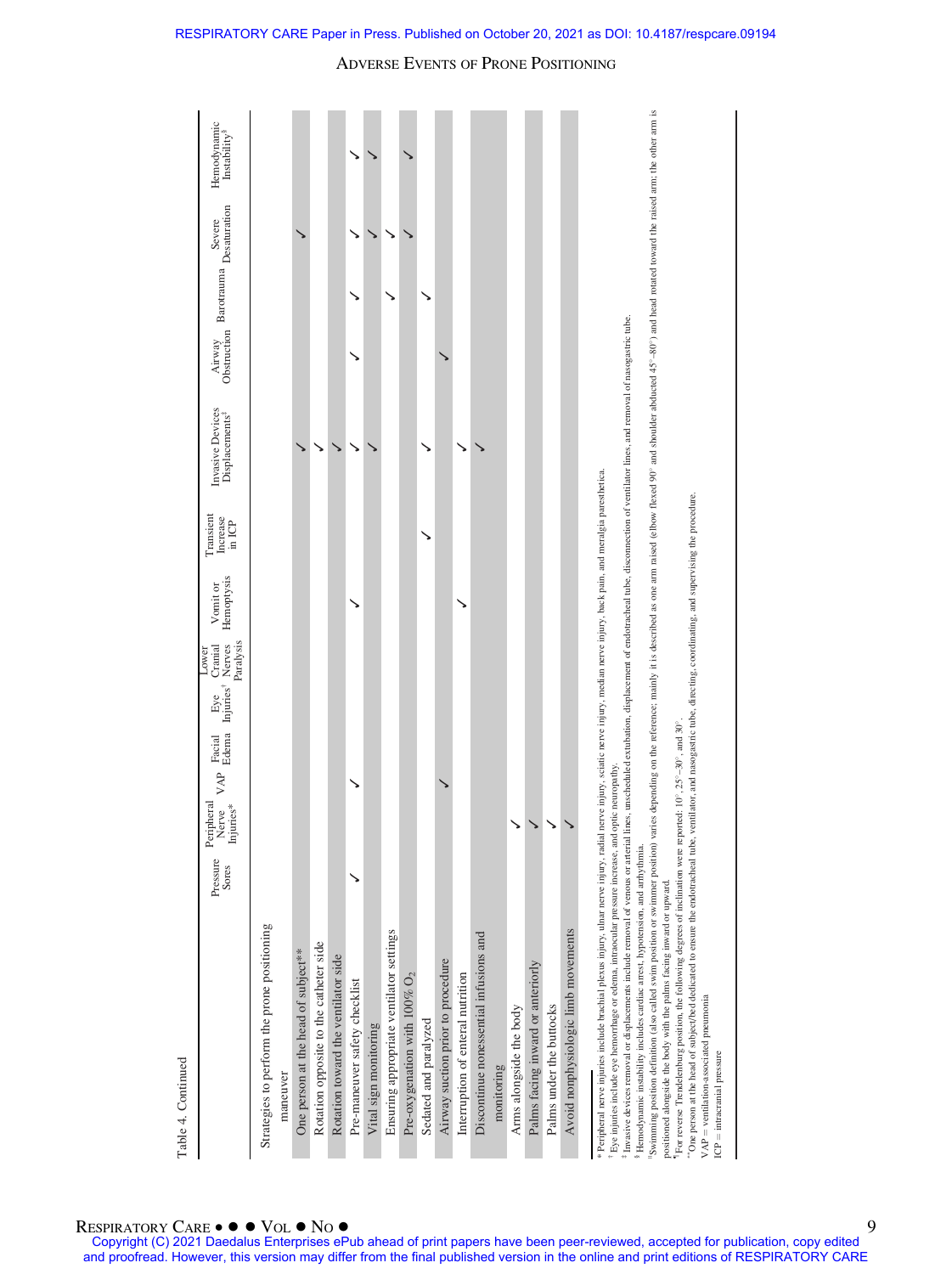| Table 5. | Mitigation Strategies to Manage Subjects While in the Prone Position |  |  |  |
|----------|----------------------------------------------------------------------|--|--|--|
|          |                                                                      |  |  |  |

| Strategies                                           | Original Studies<br>$no. = 28$ , no. $(\%)$ | Recommendations<br>$no. = 13$ , no. $(\%)$ | Overall<br>$no. = 41, no.$ (%) |
|------------------------------------------------------|---------------------------------------------|--------------------------------------------|--------------------------------|
| Prone whole-body position                            |                                             |                                            |                                |
| Swimming position <sup>*</sup>                       | 3(10.7)                                     | 7(53.8)                                    | 10(24.4)                       |
| Reverse Trendelenburg <sup>†</sup>                   | 6(21.4)                                     | 4(30.8)                                    | 10(24.4)                       |
| Complete prone positioning $(180^\circ)$             | 7(25.0)                                     | 1(7.7)                                     | 8(19.5)                        |
| Incomplete prone positioning (135°-180°)             | 1(3.6)                                      | 1(7.7)                                     | 2(4.9)                         |
| Limbs and head position                              |                                             |                                            |                                |
| One upper limb abducted next to the head             | 3(10.7)                                     | 8(61.5)                                    | 11(26.8)                       |
| Upper limbs placed alongside the body                | 8(28.6)                                     | $\overline{0}$                             | 8(19.5)                        |
| Avoid neck hyperextension                            | 2(7.1)                                      | 3(23.1)                                    | 5(12.2)                        |
| Slide scapula up the back with slight shoulder shrug | 1(3.6)                                      | 3(23.1)                                    | 4(9.8)                         |
| Avoid extension of the shoulder                      | 1(3.6)                                      | 3(23.1)                                    | 4(9.8)                         |
| Head placement over the upper edge of the bed        | 3(10.7)                                     | 1(7.7)                                     | 4(9.8)                         |
| Arm abduction of 80°                                 | 1(3.6)                                      | 2(15.4)                                    | 3(7.3)                         |
| Avoid arm abduction $> 70^\circ$                     | $\boldsymbol{0}$                            | 2(15.4)                                    | 2(4.9)                         |
| Avoid depression of the shoulder girdle              | $\mathbf{0}$                                | 2(15.4)                                    | 2(4.9)                         |
| One lower limb with hip and knee semi-flexed         | 1(3.6)                                      | 1(7.7)                                     | 2(4.9)                         |
| Upper limbs placed up straight beside the head       | 1(3.6)                                      | $\mathbf{0}$                               | 1(2.4)                         |
| Keep all joints in a neutral anatomical position     | $\boldsymbol{0}$                            | 1(7.7)                                     | 1(2.4)                         |
| Avoid nonphysiologic limbs movements                 | 1(3.6)                                      | $\boldsymbol{0}$                           | 1(2.4)                         |
| Pillows use                                          |                                             |                                            |                                |
| Pillows under chest and pelvis                       | 7(25.0)                                     | 7(53.8)                                    | 14(34.1)                       |
| Pillow under shinbone minimizing equine position     | 4(14.3)                                     | 3(23.1)                                    | 7(17.1)                        |
| A triangular pillow under the anterior iliac crests  | $1(3.6)^{\ddagger}$                         | $\boldsymbol{0}$                           | 1(2.4)                         |
| Care measures                                        |                                             |                                            |                                |
| Alternate face rotation                              | 11(39.3)                                    | 7(53.8)                                    | 18 (43.9)                      |
| Repositioning every 2 h                              | 11(39.3)                                    | 6(46.2)                                    | 17(41.5)                       |
| Facial or head padding <sup>§</sup>                  | 6(21.4)                                     | 5(38.5)                                    | 11(26.8)                       |
| Protective measures for eyes                         | 4(14.3)                                     | 7(53.8)                                    | 11(26.8)                       |
| Free abdomen                                         | 5(17.9)                                     | 5(38.5)                                    | 10(24.4)                       |
| Bony prominences padding                             | 4(14.3)                                     | 4(30.8)                                    | 8(19.5)                        |
| Hand rolls                                           | $\boldsymbol{0}$                            | 3(23.1)                                    | 3(7.3)                         |
| Repositioning every 1 h                              | 1(3.6)                                      | 1(7.7)                                     | 2(4.9)                         |
| Hourly joint movement and skin marks observation     | 1(3.6)                                      | 1(7.7)                                     | 2(4.9)                         |
| Bed-related characteristics                          |                                             |                                            |                                |
| Alternating-pressure mattress                        | 3(10.7)                                     | 1(7.7)                                     | 4(9.8)                         |
| Prone positioner <sup>"</sup>                        | $\overline{0}$                              | 3(23.1)                                    | 3(7.3)                         |
| Suitable mattress                                    | 1(3.6)                                      | 1(7.7)                                     | 2(4.9)                         |

\* Swimming position definition (also called swim position or swimmer position) varies depending on the reference; mainly it is described as one arm raised (elbow flexed 90° and shoulder abducted within 45–80) and head rotated toward the raised arm; the other arm is positioned alongside the body with the palms facing inward or upward.

 $\dagger$  For reverse Trendelenburg position, the following degrees of inclination were reported: 10°, 25°–30°, and 30°.

<sup>‡</sup>Reported in only one study of subjects with extracorporeal membrane oxygenation.<sup>6</sup>

§ Includes half a crescent jelly, sponge donuts, C-letter–shaped pad, facial padding if the subject has a tracheostomy, and bite block (for macroglosia).

||Includes Vollman Prone Positioner (Hill-Rom), RotoProne bed, and the continuous lateral rotation therapy.

proportion of any peripheral nerve injury  $(8.1\%)$ ,  $^{43,49,52,53}$ which could indicate an underestimation in other studies.

We found relevant mitigation strategies for AEs related to body position in subjects placed in the prone position. The swimming position was reported in 7 (53.8%) recommendations but was performed in only 3 (10.7%) original studies, whereas the complete prone positioning  $(180^{\circ})$  was mentioned in only one recommendation but was performed in 7 (25.0%) studies. Although the PROSEVA trial used complete prone positioning with arms placed alongside the body, we also observed a trend in the recommendation of the swimming position; however, there is heterogeneity in its description, with the majority of documents describing it as placing the face toward the abducted and flexed arm,29,30,54 whereas others describing it as placing the face toward the straight arm.<sup>55</sup> Currently, there is no completely safe and suitable positioning of the body that will ensure the minimization of nerve injury in every patient, but some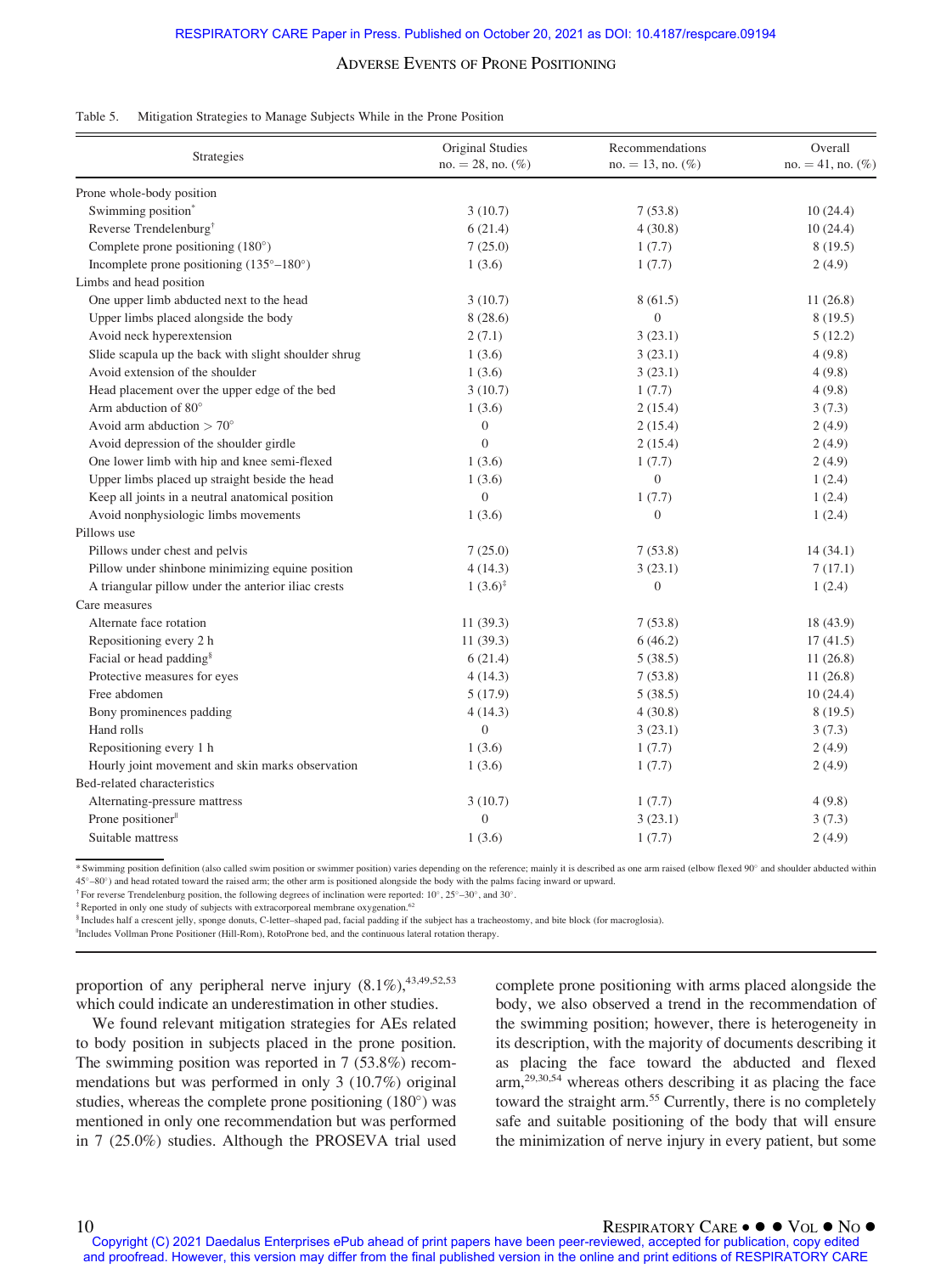#### Table 6. Mitigation Strategies to Perform the Prone Positioning Maneuver

| <b>Strategies</b>                                          | Original Studies<br>$no. = 28$ , no. $(\%)$ | Recommendations<br>$no. = 13$ , no. $(\%)$ | Overall<br>$no. = 41$ , no. $(\%)$ |
|------------------------------------------------------------|---------------------------------------------|--------------------------------------------|------------------------------------|
| Practical execution maneuver                               |                                             |                                            |                                    |
| Manual prone positioning maneuver                          | 12(42.9)                                    | 2(15.4)                                    | 14(34.1)                           |
| Cornish Pastry technique (envelope maneuver)*              | 1(3.6)                                      | 6(46.2)                                    | 7(17.1)                            |
| Tortoise Turning and Positioning System Prone <sup>†</sup> | 1(3.6)                                      | $\mathbf{0}$                               | 1(2.4)                             |
| Safety strategies                                          |                                             |                                            |                                    |
| One person at the head of subject <sup>‡</sup>             | 16(57.1)                                    | 7(53.8)                                    | 23(56.1)                           |
| Pre-maneuver safety checklist                              | 10(35.7)                                    | 8(61.5)                                    | 18 (43.9)                          |
| Vital sign monitoring                                      | 12(42.9)                                    | 3(23.1)                                    | 15(36.6)                           |
| Rotation opposite to the catheter side                     | 8(28.6)                                     | 2(15.4)                                    | 10(24.4)                           |
| Interruption of enteral nutrition                          | 2(7.1)                                      | 8(61.5)                                    | 10(24.4)                           |
| Discontinue nonessential infusions and monitoring          | 2(7.1)                                      | 5(38.5)                                    | 7(17.1)                            |
| Rotation toward the ventilator side                        | 1(3.6)                                      | 5(38.5)                                    | 6(14.6)                            |
| Respiratory strategies                                     |                                             |                                            |                                    |
| Ensuring appropriate ventilator settings                   | 9(32.1)                                     | 3(23.1)                                    | 12(29.3)                           |
| Pre-oxygenation with $100\%$ O <sub>2</sub>                | 4(14.3)                                     | 6(46.2)                                    | 10(24.4)                           |
| Sedated but paralyzed when necessary                       | 4(14.3)                                     | 5(38.5)                                    | 9(22.0)                            |
| Sedated and paralyzed                                      | 2(7.1)                                      | 1(7.7)                                     | 3(7.3)                             |
| Airway suction prior to procedure                          | 3(10.7)                                     | 5(38.5)                                    | 8(19.5)                            |
| Limbs positioning                                          |                                             |                                            |                                    |
| Arms along the body                                        | 2(7.1)                                      | 4(30.8)                                    | 6(14.6)                            |
| Palms facing inward or anteriorly                          | 1(3.6)                                      | 3(23.1)                                    | 4(9.8)                             |
| Palms under their buttocks                                 | 1(3.6)                                      | 1(7.7)                                     | 2(4.9)                             |
| Avoid nonphysiologic limbs movements                       | 1(3.6)                                      | $\boldsymbol{0}$                           | 1(2.4)                             |
| Participating health staff members                         |                                             |                                            |                                    |
| Physician <sup>§</sup>                                     | 6(21.4)                                     | 7(53.8)                                    | 13(31.7)                           |
| Nurse                                                      | 4(14.3)                                     | 7(53.8)                                    | 11(26.8)                           |
| Respiratory therapist                                      | 3(10.7)                                     | 5(38.5)                                    | 8(19.5)                            |
| Physiotherapist                                            | 1(3.6)                                      | 4(30.8)                                    | 5(12.2)                            |
| Anesthetist                                                | 1(3.6)                                      | 3(23.1)                                    | 4(9.8)                             |
| Occupational therapist                                     | 1(3.6)                                      | $\boldsymbol{0}$                           | 1(2.4)                             |
| Medical student                                            | 1(3.6)                                      | $\mathbf{0}$                               | 1(2.4)                             |

\* The Cornish Pastry technique (also called envelope maneuver) is described as a prone positioning maneuver that uses double sheets cocooning the subject inside (one below and one above).

† The Tortoise Turning and Positioning System prone (M€olnlycke Health Care, Gothenburg, Sweden) consists of 2 low-pressure air-filled pads and 2 fluidized positioners to support and off-load the subject.<sup>49</sup>

The person at the head of subject/bed dedicated to ensure the endotracheal tube, ventilator, and nasogastric tube, directing, coordinating, and supervising the procedure.

§ Physician: including senior physicians and critical care specialists.

authors promote an understanding of the principles of a safe position and encourage the maintenance of a high clinical suspicion of potential brachial plexus injury during the prone position, especially for unconscious and paralyzed patients.54 To reduce the risk and impact of brachial plexus injury, some guidelines recommend the swimming position, avoiding excessive rotation, neck extension, shoulder extension or subluxation, arm abduction beyond  $70^{\circ}$  with elbow extension, and external rotation of the shoulder beyond 60°.<sup>54</sup> Regarding the application of thoraco-pelvic supports (pillows under the chest and pelvis), 7 (25.0%) studies and 7 (53.8%) recommendations reported minimizing the intra-abdominal pressure. Controversially, Chiumello et al<sup>56</sup> demonstrated that these supports decrease chest wall compliance, increase pleural pressure, and slightly deteriorate hemodynamics without any advantage in gas exchange, along with a higher likelihood of pressure sores. Regardless of the main position of the entire body, the reverse Trendelenburg<sup>57</sup> position has been reported as a recommended strategy to mitigate face pressure sores, ventilator-associated pneumonia, facial edema, eye injuries, lower cranial nerve paralysis, vomiting, transient increase in intracranial pressure, and severe desaturation (Table 4) and is even better if combined with alternating face rotation and repositioning every 2 h. Despite the well-known safety and benefits of passive mobilization and neuromuscular electrical stimulation in sedated subjects,<sup>58-61</sup> no study has reported early mobilization as a mitigation strategy, which is likely vital to minimize nerve injuries and ICU-acquired weakness after prone positioning.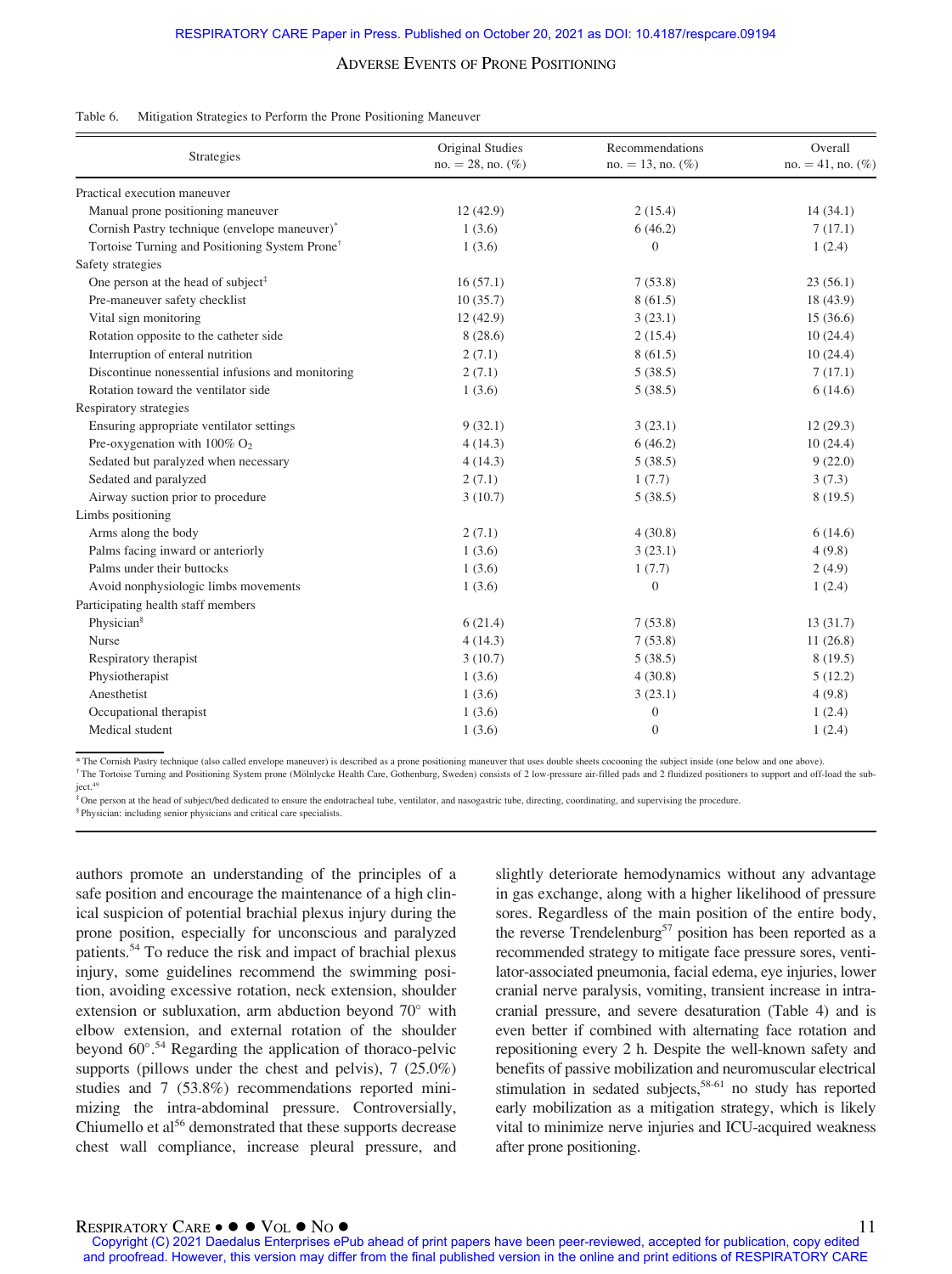AEs related to prone maneuvers can be mitigated by following at least 20 strategies identified in our scoping review, including using a pre-maneuver safety checklist, monitoring vital signs, ensuring appropriate ventilator settings, and having a leader (physician or respiratory therapist) at the head of the subject, which have also been previously reported.<sup>30</sup> The number of staff members is also important, as it influences the occurrence of AEs during the maneuver.<sup>30</sup> The median number identified was 5 staff members, but this number depends on each team's experience level and the subject type. For those with extracorporeal membrane oxygenation or morbid obesity requiring prone positioning, the number of members reported ranged from  $4-8^{47,62}$  and  $5-6,45$  respectively.

Although preceding meta-analyses support the significant reduction in overall mortality of subjects with ARDS treated with prone positioning, $2^{3-26}$  the risk of AEs should be carefully considered during the decision-making process, especially in ICUs with less experience.<sup>23,27</sup> Whereas most AEs can be severe but immediately corrected, others may be less prevalent but may require long-term care. In this scoping review, several mitigation strategies related to maintaining safe body positions were collected, emphasizing the prevention of AEs originating from incorrect body and limb positions that could be maintained over time. Future clinical trials should incorporate the screening of long-term AEs, which we believe are still underestimated, as well as peripheral nerve and eye injuries, which could be determinants of the quality of life of survivors. In addition, future studies should report the presence and absence of AEs in both the prone and supine groups to minimize design-related bias.

This review is not exempted from limitations. The findings of this scoping review cannot be generalized beyond subjects with ARDS treated in the ICU with prone positioning. Due to the emerging need to obtain recent information on prone positioning, we did not include documents published before 2013. However, we captured useful data on AEs that became available after the landmark PROSEVA trial. We did not identify new randomized or controlled clinical trials reporting AEs related to prone positioning between 2013 and 2020, limiting the comparison of AE occurrence between the prone and supine groups. Due to the observational nature of the original studies included, the causality of AE occurrence likewise cannot be confirmed. Moreover, additional confounding and mediator factors could explain an AE,<sup>63</sup> and the prone position itself could be a mediator of the greater severity experienced by a patient presenting with an event. Finally, no cause-effect analysis had been performed between the mitigation strategies and the occurrence of AEs, nor did we explore the relationships between the length of prone positioning sessions and AEs. However, the findings of our review could serve as precursors for future studies.

#### Conclusions

Several AEs related to prone positioning in mechanically ventilated subjects with ARDS were identified, involving additional AEs not yet reported by previous systematic reviews. The pooled AE proportions reported in this scoping review might guide research and clinical practice decisions, especially for ICU teams with little to no experience in the management of patients who need prone positioning. The strategies for mitigating AEs that have been collected in this scoping review could promote future consensusbased recommendations.

#### **REFERENCES**

- 1. Franca SA, Toufen C, Hovnanian ALD, Albuquerque ALP, Borges ER, Pizzo VRP, Carvalho CRR. The epidemiology of acute respiratory failure in hospitalized patients: A Brazilian prospective cohort study. J Crit Care 2011;26(3):330.e1-330-e8.
- 2. Stefan MS, Shieh M-S, Pekow PS, Rothberg MB, Steingrub JS, Lagu T, Lindenauer PK. Epidemiology and outcomes of acute respiratory failure in the United States, 2001 to 2009: a national survey. J Hosp Med 2013;8(2):76-82.
- 3. Brun-Buisson C, Minelli C, Bertolini G, Brazzi L, Pimentel J, Lewandowski K, et al; ALIVE Study Group. Epidemiology and outcome of acute lung injury in European intensive care units. Results from the ALIVE study. Intensive Care Med 2004;30(1):51-61.
- 4. Herridge MS, Tansey CM, Matté A, Tomlinson G, Diaz-Granados N, Cooper A, et al; Canadian Critical Care Trials Group. Functional disability 5 years after acute respiratory distress syndrome. N Engl J Med 2011;364(14):1293-1304.
- 5. Nelliot A, Dinglas VD, O'Toole J, Patel Y, Mendez-Tellez PA, Nabeel M, et al. Acute respiratory failure survivors' physical, cognitive, and mental health outcomes: quantitative measures versus semistructured interviews. Ann Am Thorac Soc 2019;16(6):731-737.
- 6. Network ARDS, Brower RG, Matthay MA, Morris A, Schoenfeld D, Thompson BT, Wheeler A. Ventilation with lower tidal volumes as compared with traditional tidal volumes for acute lung injury and the acute respiratory distress syndrome. N Engl J Med 2000;342 (18):1301-1308.
- 7. Combes A, Peek GJ, Hajage D, Hardy P, Abrams D, Schmidt M, et al. ECMO for severe ARDS: systematic review and individual patient data meta-analysis. Intensive Care Med 2020;46(11):2048-2057.
- 8. Papazian L, Forel J-M, Gacouin A, Penot-Ragon C, Perrin G, Loundou A, et al; ACURASYS Study Investigators. Neuromuscular blockers in early acute respiratory distress syndrome. N Engl J Med 2010;363(12):1107-1116.
- 9. Li X, Scales DC, Kavanagh BP. Unproven and expensive before proven and cheap: extracorporeal membrane oxygenation versus prone position in acute respiratory distress syndrome. Am J Respir Crit Care Med 2018;197(8):991-993.
- 10. Guérin C, Reignier J, Richard JC, Beuret P, Gacouin A, Boulain T, et al. Prone positioning in severe acute respiratory distress syndrome. N Engl J Med 2013;368(23):2159-2168.
- 11. Fan E, Del Sorbo L, Goligher EC, Hodgson CL, Munshi L, Walkey AJ, et al American Thoracic Society, European Society of Intensive Care Medicine, and Society of Critical Care Medicine. An official American Thoracic Society/European Society of Intensive Care Medicine/Society of Critical Care Medicine clinical practice guideline: mechanical ventilation in adult patients with acute respiratory distress syndrome. Am J Respir Crit Care Med 2017;195(9):1253-1263.

<sup>12</sup> RESPIRATORY CARE ● ● VOL ● No ●<br>Copyright (C) 2021 Daedalus Enterprises ePub ahead of print papers have been peer-reviewed, accepted for publication, copy edited and proofread. However, this version may differ from the final published version in the online and print editions of RESPIRATORY CARE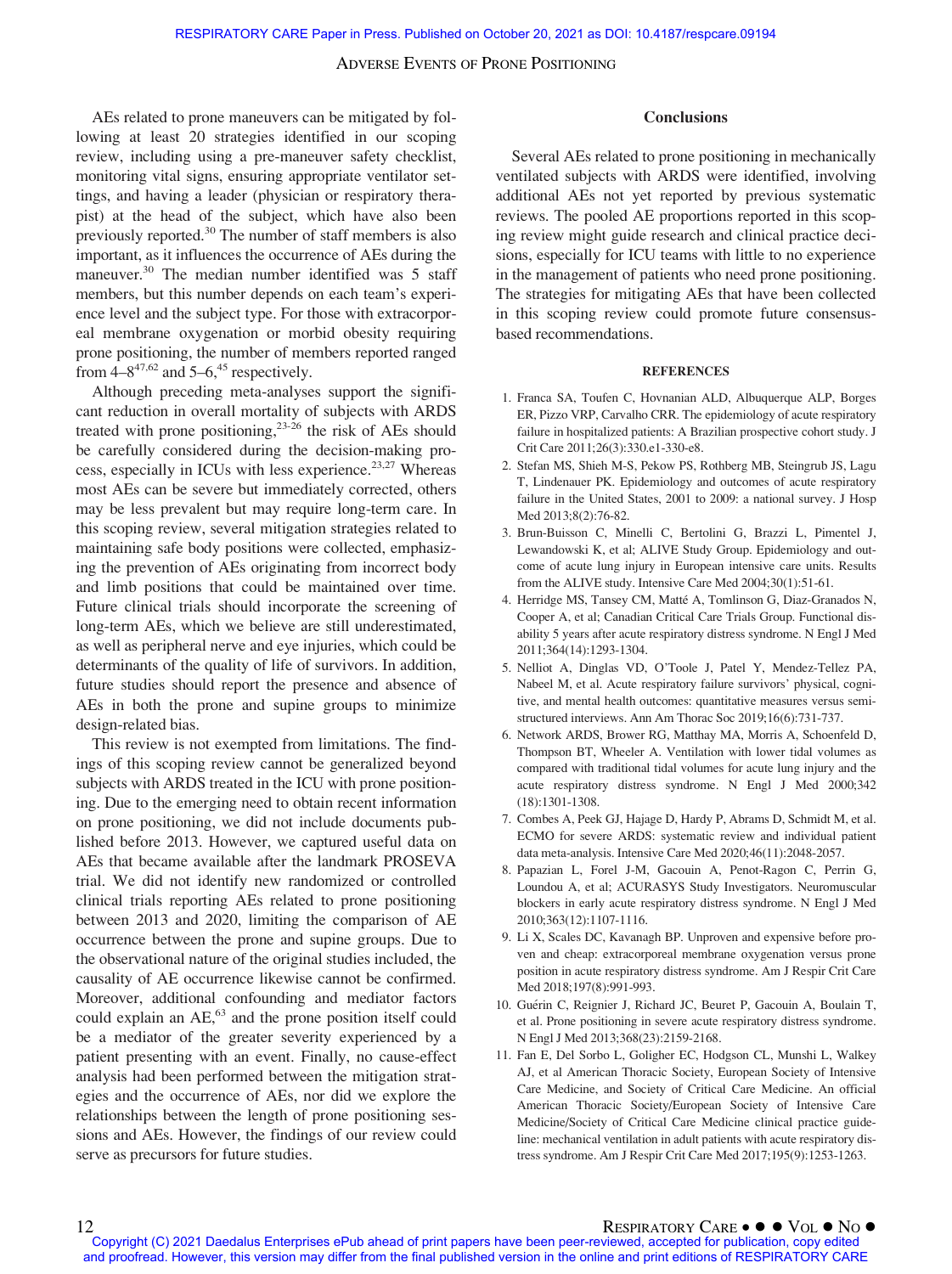- 12. Chiumello D, Brochard L, Marini JJ, Slutsky AS, Mancebo J, Ranieri VM, et al. Respiratory support in patients with acute respiratory distress syndrome: an expert opinion. Crit Care 2017;21(1):240.
- 13. Phua J, Weng L, Ling L, Egi M, Lim C-M, Divatia JV, et al; Asian Critical Care Clinical Trials Group. Intensive care management of coronavirus disease 2019 (COVID-19): challenges and recommendations. Lancet Respir Med 2020;8(5):506-517.
- 14. Alhazzani W, Møller MH, Arabi YM, Loeb M, Gong MN, Fan E, et al. Surviving sepsis campaign: guidelines on the management of critically ill adults with coronavirus disease 2019 (COVID-19). Intensive Care Med 2020;46(5):854-887.
- 15. World Health Organization. Clinical management of severe acute respiratory infection when novel coronavirus (2019-nCoV) infection is suspected: interim guidance, January 28, 2020. Available at: [https://](https://apps.who.int/iris/handle/10665/330893) [apps.who.int/iris/handle/10665/330893](https://apps.who.int/iris/handle/10665/330893) Accessed October 26, 2020.
- 16. Marini JJ, Josephs SA, Mechlin M, Hurford WE. Should early prone positioning be a standard of care in ARDS with refractory hypoxemia? Respir Care 2016;61(6):818-829.
- 17. Lucchini A, Bambi S, Mattiussi E, Elli S, Villa L, Bondi H, et al. Prone position in acute respiratory distress syndrome patients. Dimens Crit Care Nurs 2020;39(1):39-46.
- 18. Guérin C, Gaillard S, Lemasson S, Ayzac L, Girard R, Beuret P, et al. Effects of systematic prone positioning in hypoxemic acute respiratory failure. JAMA 2004;292(19):2379-2387.
- 19. Mancebo J, Fernández R, Blanch L, Rialp G, Gordo F, Ferrer M, et al. A multi-center trial of prolonged prone ventilation in severe acute respiratory distress syndrome. Am J Respir Crit Care Med 2006;173 (11):1233-1239.
- 20. McCormick J, Blackwood B. Nursing the ARDS patient in the prone position: the experience of qualified ICU nurses. Intensive Crit Care Nurs 2001;17(6):331-340.
- 21. Kallet RH. A comprehensive review of prone position in ARDS. Respir Care 2015;60(11):1660-1687.
- 22. Touchon F, Trigui Y, Prud'homme E, Lefebvre L, Giraud A, Dols A-M, et al. Awake prone positioning for hypoxemic respiratory failure: past, COVID-19 and perspectives. Eur Respir Rev 2021;30(160):210022.
- 23. Lee JM, Bae W, Lee YJ, Cho Y-J. The efficacy and safety of prone positional ventilation in acute respiratory distress syndrome. Crit Care Med 2014;42(5):1252-1262.
- 24. Park SY, Kim HJ, Yoo KH, Park YB, Kim SW, Lee SJ, et al. The efficacy and safety of prone positioning in adults patients with acute respiratory distress syndrome: a meta-analysis of randomized controlled trials. J Thorac Dis 2015;7(3):356-367.
- 25. Mora-Arteaga JA, Bernal-Ramírez OJ, Rodríguez SJ. Efecto de la ventilación mecánica en posición prona en pacientes con síndrome de dificultad respiratoria aguda. Una revisión sistemática y metanálisis. Med Intensiva 2015;39(6):352-365.
- 26. Bloomfield R, Noble DW, Sudlow A. Prone position for acute respiratory failure in adults. Cochrane Database Syst Rev 2015(11): CD008095.
- 27. Guérin C, Albert RK, Beitler J, Gattinoni L, Jaber S, Marini JJ, et al. Prone position in ARDS patients: why, when, how, and for whom. Intensive Care Med 2020;46(12):2385-2396.
- 28. Klaiman T, Silvestri JA, Srinivasan T, Szymanski S, Tran T, Oredeko F, et al. Improving prone positioning for severe acute respiratory distress syndrome during the COVID-19 pandemic. an implementationmapping approach. Ann Am Thorac Soc 2021;18(2):300-307.
- 29. Oliveira VM, Piekala DM, Deponti GN, Batista DCR, Minossi SD, Chisté M, et al. Safe prone checklist: construction and implementation of a tool for performing the prone maneuver. Rev Bras Ter Intensiva 2017;29(2):131-141.
- 30. Parhar KKS, Zuege DJ, Shariff K, Knight G, Bagshaw SM. Prone positioning for ARDS patients-tips for preparation and use during the COVID-19 pandemic. Can J Anaesth 2021;68(4):541-545.
- 31. Oliveira VM, Weschenfelder ME, Deponti G, Condessa R, Loss SH, Bairros PM, et al. Good practices for prone positioning at the bedside: construction of a care protocol. Rev Assoc Med Bras (1992) 2016;62 (3):287-293.
- 32. Munshi L, Del Sorbo L, Adhikari NKJ, Hodgson CL, Wunsch H, Meade MO, et al. Prone position for acute respiratory distress syndrome. a systematic review and meta-analysis. Ann Am Thorac Soc 2017;14(Supplement\_4):S280-S288.
- 33. Munn Z, Peters MDJ, Stern C, Tufanaru C, McArthur A, Aromataris E. Systematic review or scoping review? Guidance for authors when choosing between a systematic or scoping review approach. BMC Med Res Methodol 2018;18(1):143.
- 34. Peters MDJ, Godfrey CM, Khalil H, McInerney P, Parker D, Soares CB. Guidance for conducting systematic scoping reviews. Int J Evid Based Healthc 2015;13(3):141-146.
- 35. Arksey H, O'Malley L. Scoping studies: toward a methodological framework. Int J Soc Res Methodol 2005;8(1):19-32.
- 36. Tricco AC, Lillie E, Zarin W, O'Brien KK, Colquhoun H, Levac D, et al. PRISMA extension for scoping reviews (PRISMA-ScR): checklist and explanation. Ann Intern Med 2018;169(7):467-473.
- 37. Thomson R, Lewalle P, Sherman H, Hibbert P, Runciman W, Castro G. Toward an international classification for patient safety: a Delphi survey. Int J Qual Health Care 2009;21(1):9-17.
- 38. Bellinghausen AL, LaBuzetta JN, Chu F, Novelli F, Rodelo AR, Owens RL. Lessons from an ICU recovery clinic: 2 cases of meralgia paresthetica after prone positioning to treat COVID-19–associated ARDS and modification of unit practices. Crit Care 2020;24(1):580.
- 39. Juhl CS, Ballegaard M, Bestle MH, Tfelt-Hansen P. Meralgia paresthetica after prone positioning ventilation in the intensive care unit. Case Rep Crit Care 2016;2016:7263201-7263203.
- 40. Saran S, Gurjar M, Kanaujia V, Ghosh PS, Gupta A, Mishra P, et al. Effect of prone positioning on intraocular pressure in patients with acute respiratory distress syndrome. Crit Care Med 2019;47(9):E761- E766.
- 41. Panchabhai TS, Bandyopadhyay D, Kapoor A, Akindipe O, Lane C, Krishnan S. Acute ischemic optic neuropathy with extended prone position ventilation in a lung transplant recipient. Int J Crit Illn Inj Sci 2016;6(1):45-47.
- 42. Trejo-Gabriel-Galan JM, Perea-Rodriguez ME, Aicua-Rapun I, Martinez-Barrio E. Lower cranial nerves paralysis following proneposition mechanical ventilation. Crit Care Med 2017;45(8):e865-e866.
- 43. Sahoo J, Gurjar M, Mohanty K, Majhi K, Sradhanjali G. Prone ventilation in H1N1 virus–associated severe acute respiratory distress syndrome: a case series. Int J Crit Illn Inj Sci 2019;9(4):182-186.
- 44. Xu Y, Sun Q, Yu Y, Liang W, Liu X, Yang C, et al. Prone position ventilation support for acute exacerbation of interstitial lung disease? Clin Respir J 2018;12(4):1372-1380.
- 45. De Jong A, Molinari N, Sebbane M, Prades A, Futier E, Jung B, et al. Feasibility and effectiveness of prone position in morbidly obese patients with ARDS. Chest 2013;143(6):1554-1561.
- 46. Jové Ponseti E, Villarrasa Millán A, Ortiz Chinchilla D. Análisis de las complicaciones del decúbito prono en el síndrome de distrés respiratorio agudo: estándar de calidad, incidencia y factores relacionados. Enferm Intensiva 2017;28(3):125-134.
- 47. Kipping V, Weber-Carstens S, Lojewski C, Feldmann P, Rydlewski A, Boemke W, et al. Prone position during ECMO is safe and improves oxygenation. Int J Artif Organs 2013;36(11):821-832.
- 48. Kimmoun A, Levy B, Chenuel B, Barde S, Didelot A, Chenuel B, et al; DV-Team group. Usefulness and safety of a dedicated team to prone patients with severe ARDS due to COVID-19. Crit Care 2020;24(1):509-504.
- 49. Short B, Parekh M, Ryan P, Chiu M, Fine C, Scala P, et al. Rapid implementation of a mobile prone team during the COVID-19 pandemic. J Crit Care 2020;60:230-234.